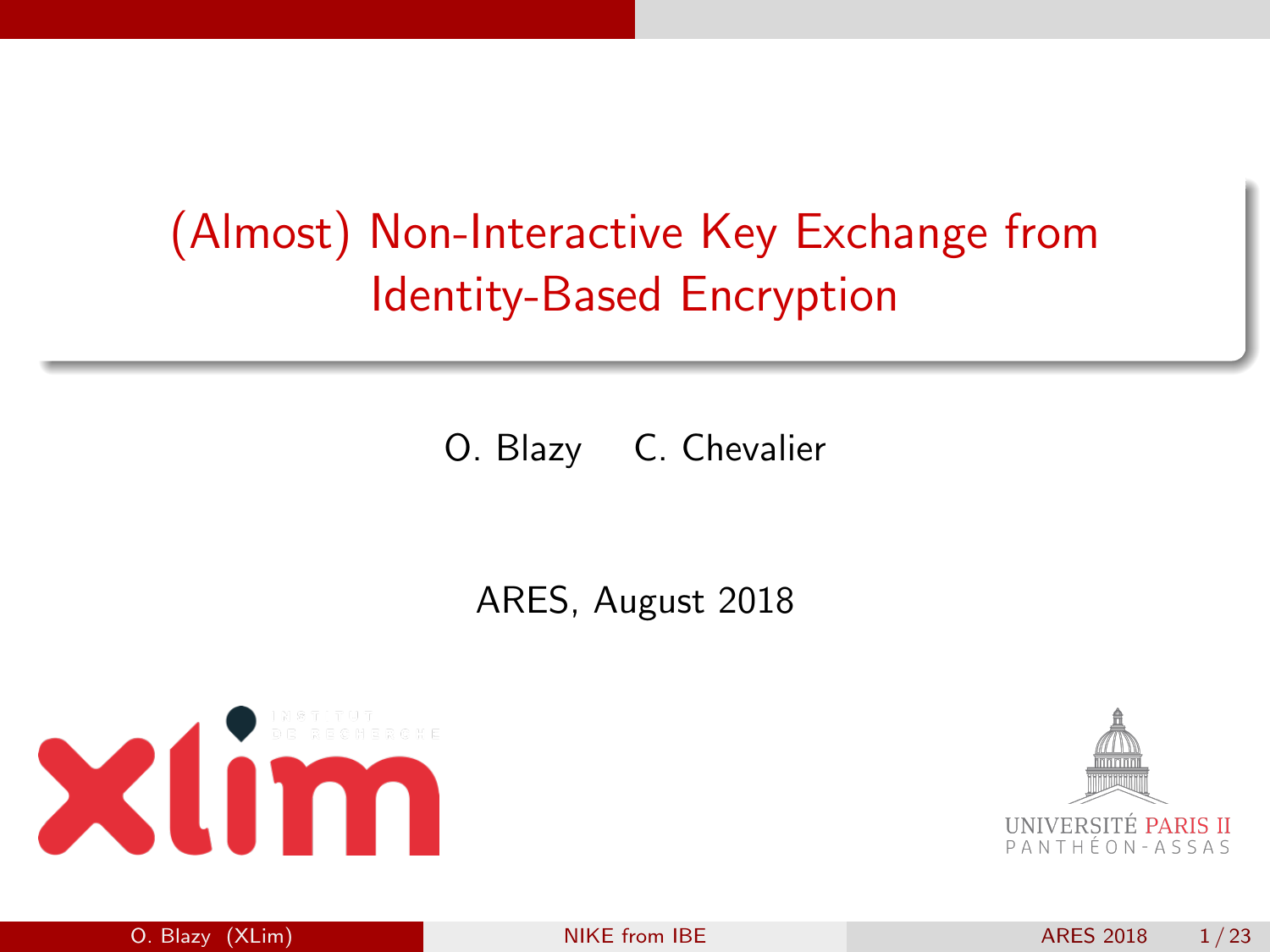







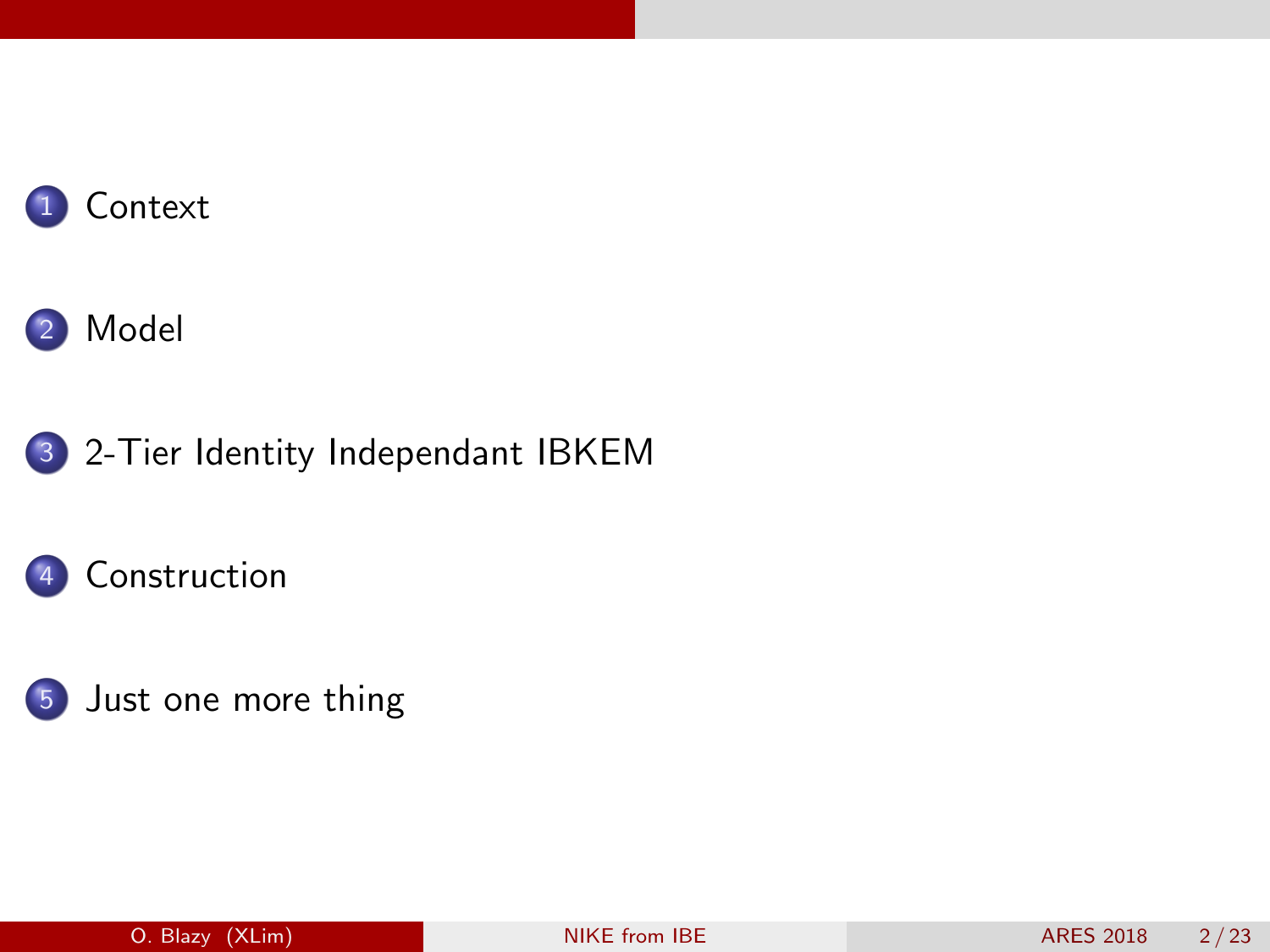[Context](#page-2-0)

# <span id="page-2-0"></span>Key Exchange

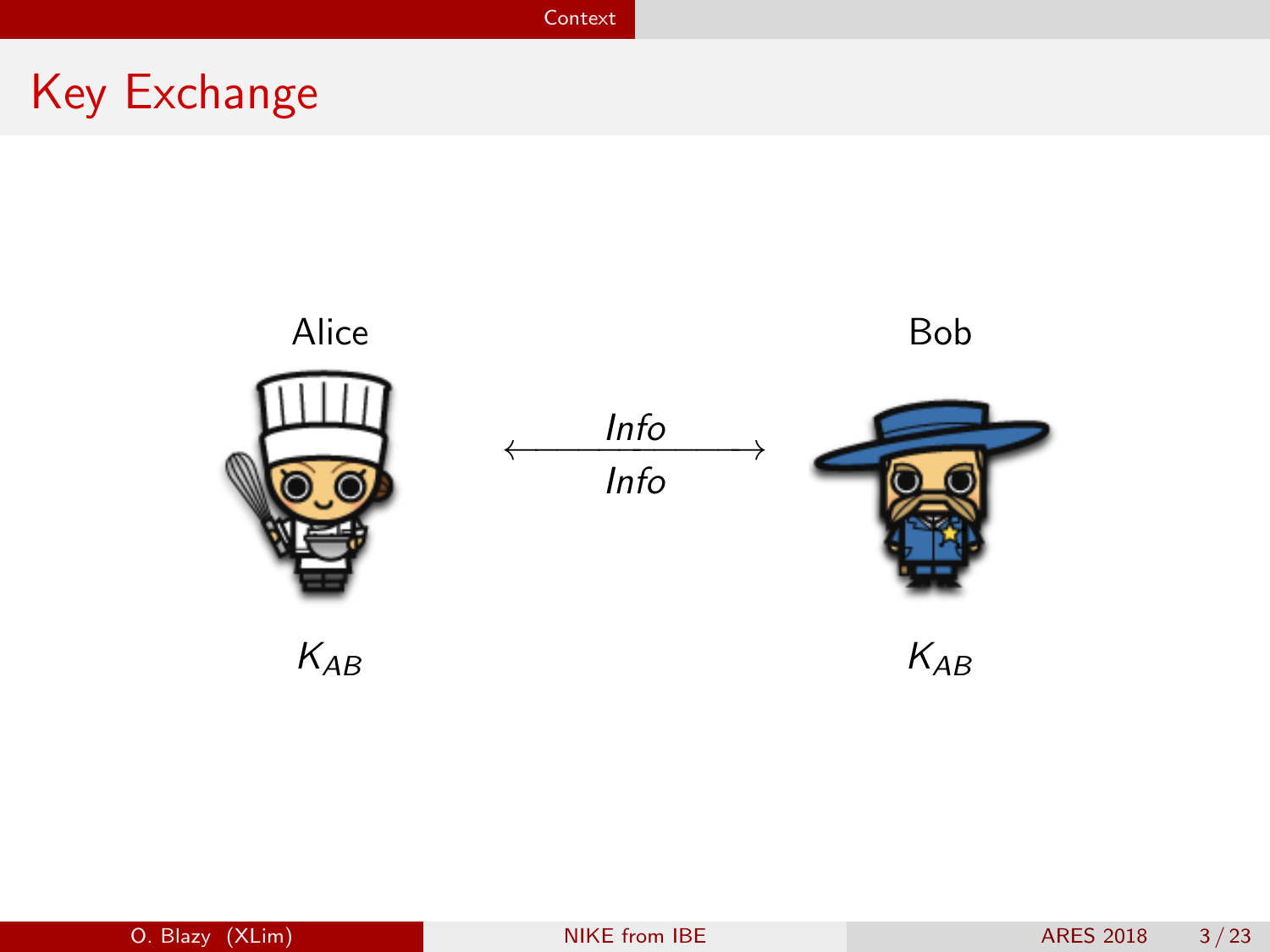# Non-Interactive Key Exchange



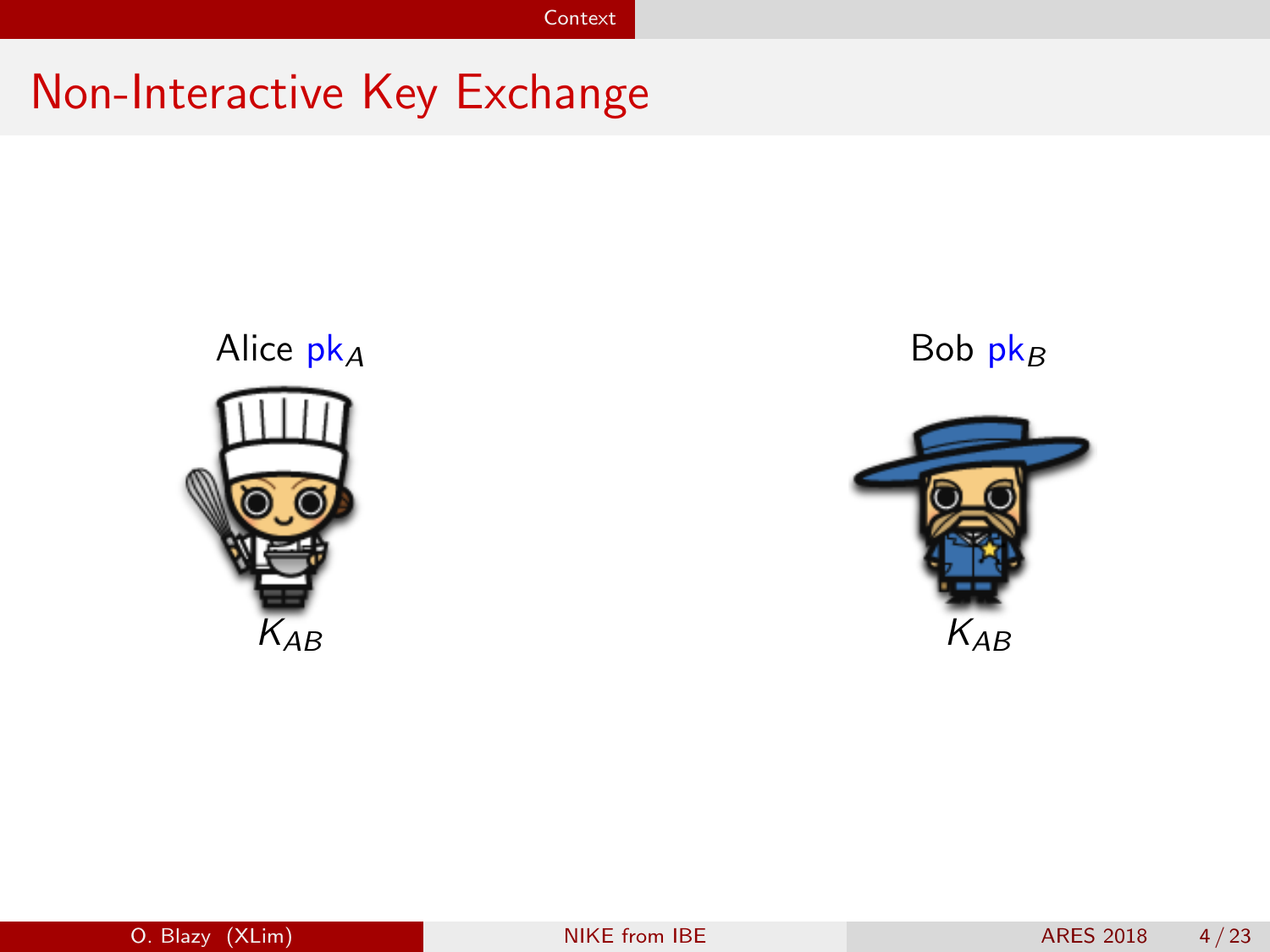**[Context](#page-2-0)** 

# Non-Interactive Key Exchange: Diffie Hellman



a Bob:  $g^b$ 

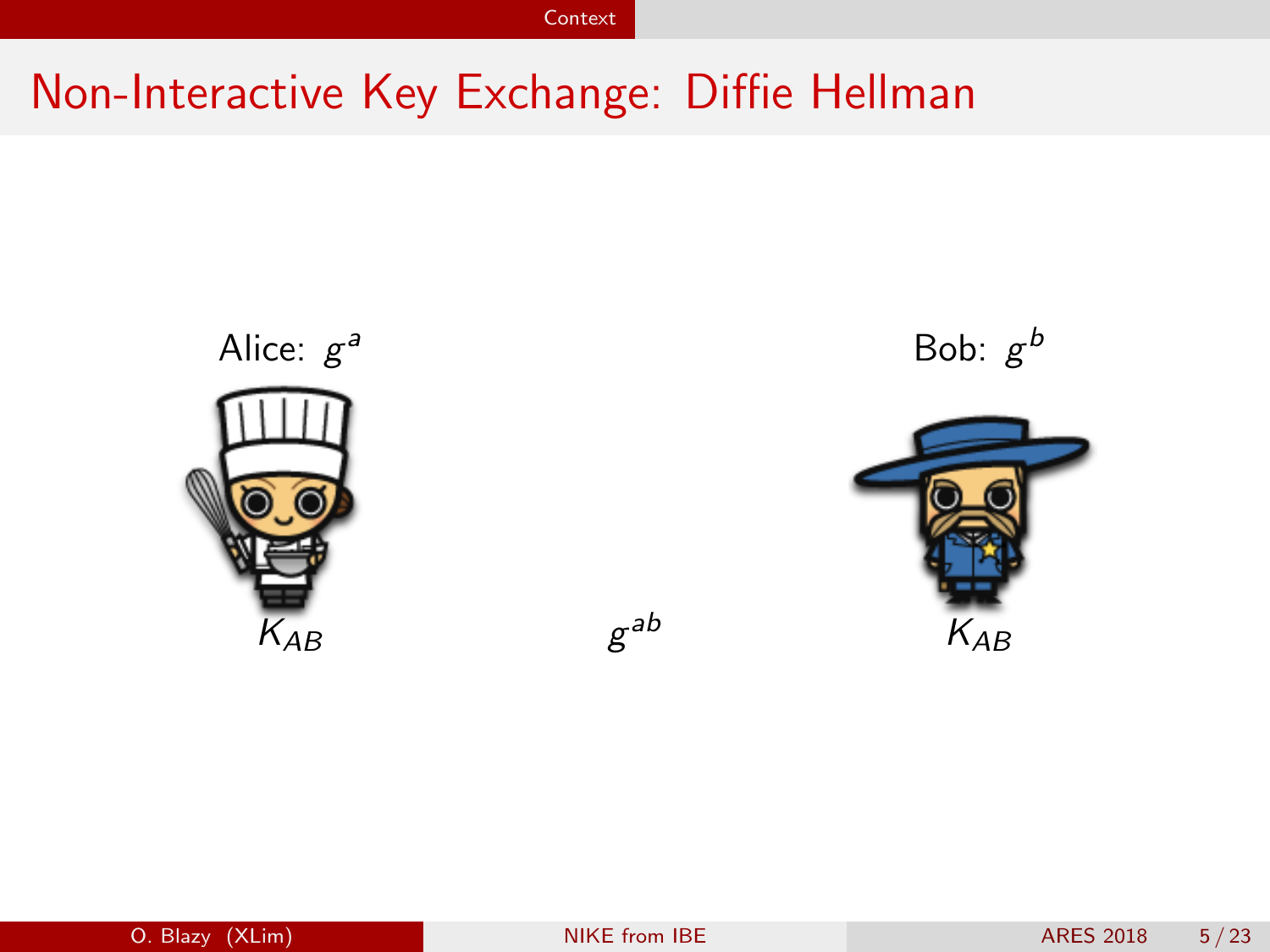<span id="page-5-0"></span>



#### 3 [2-Tier Identity Independant IBKEM](#page-15-0)

### [Construction](#page-27-0)

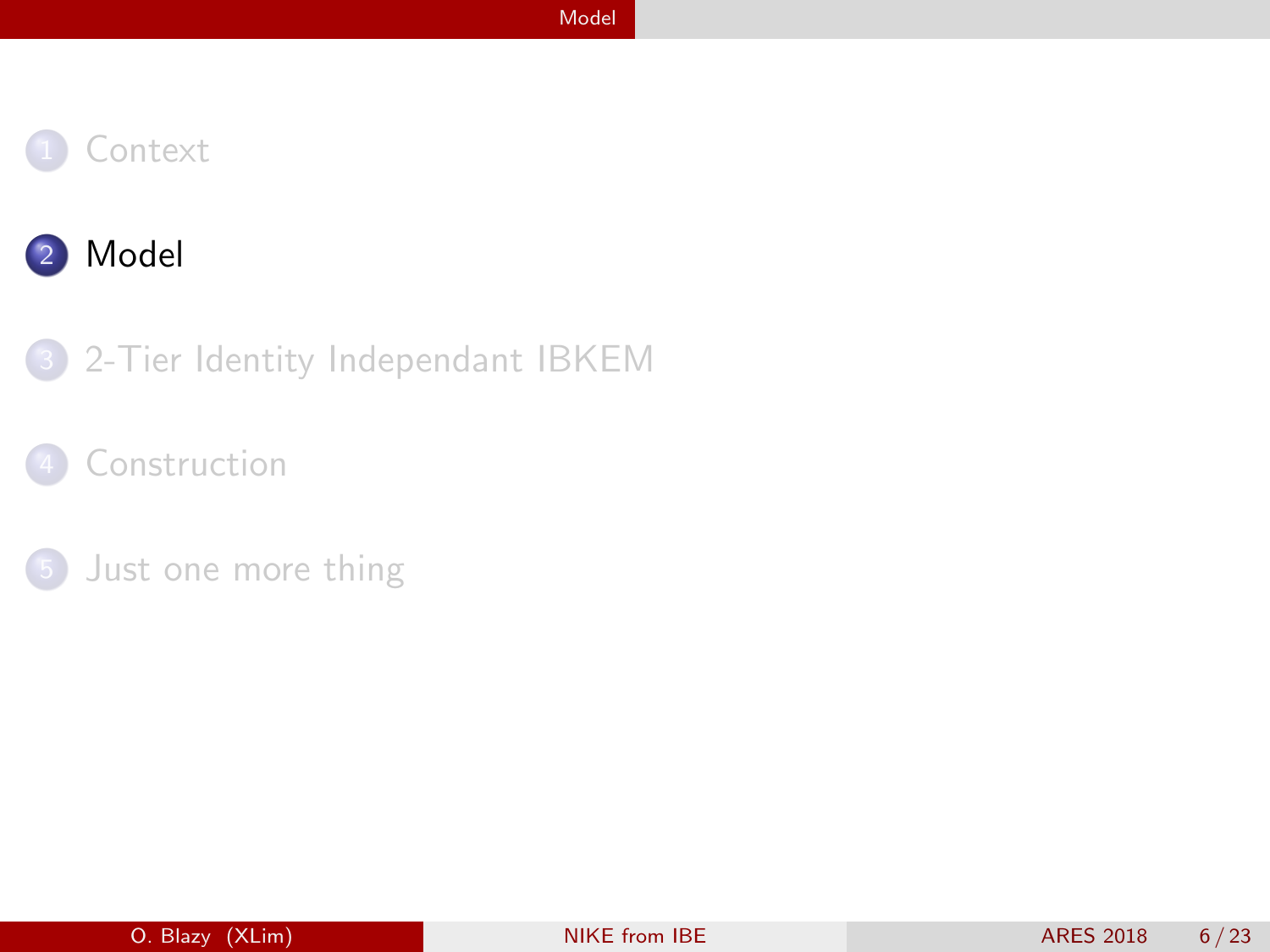Various Models Exist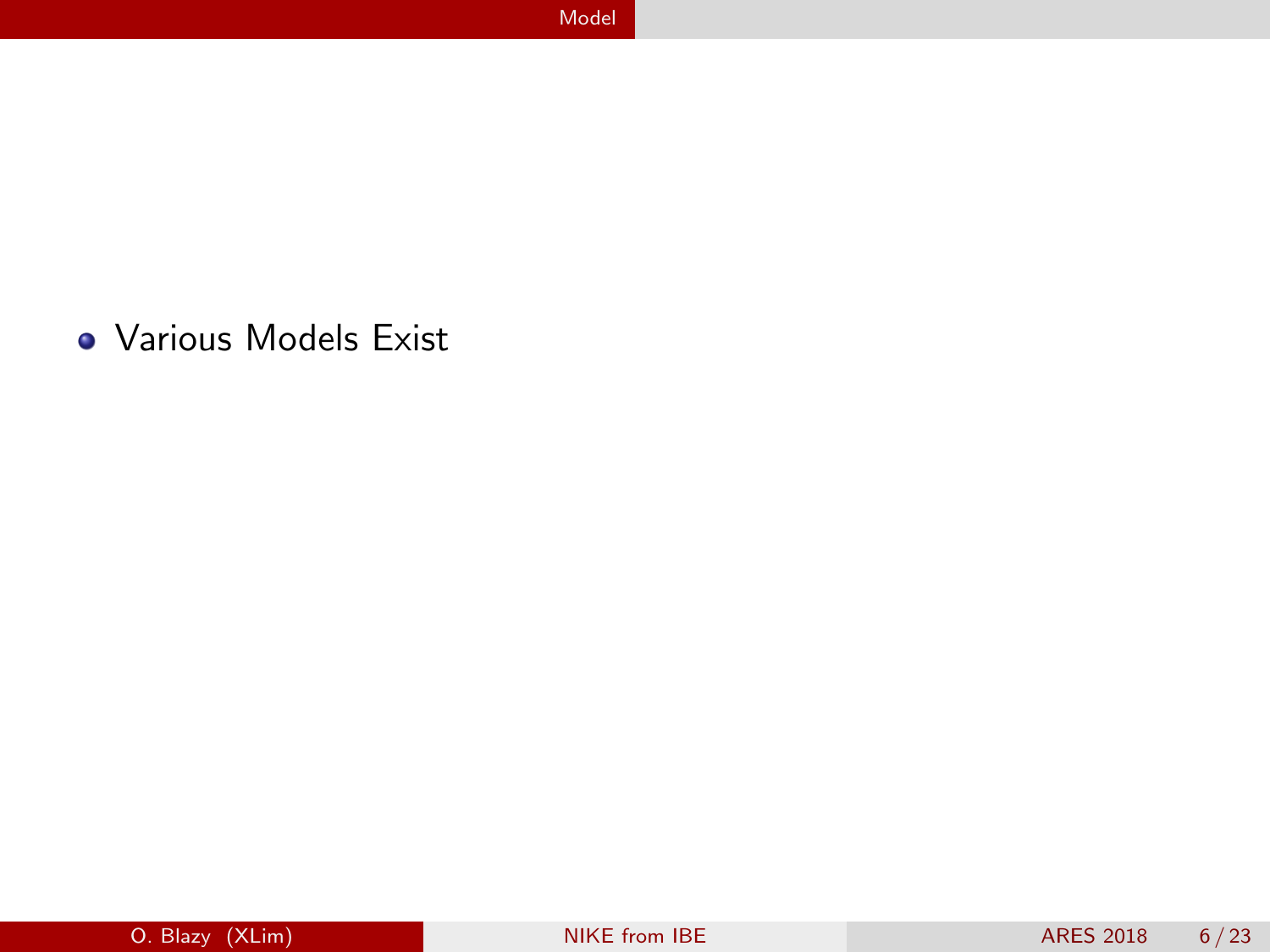- Various Models Exist
- Consider different kinds of user registration, corruptions, queries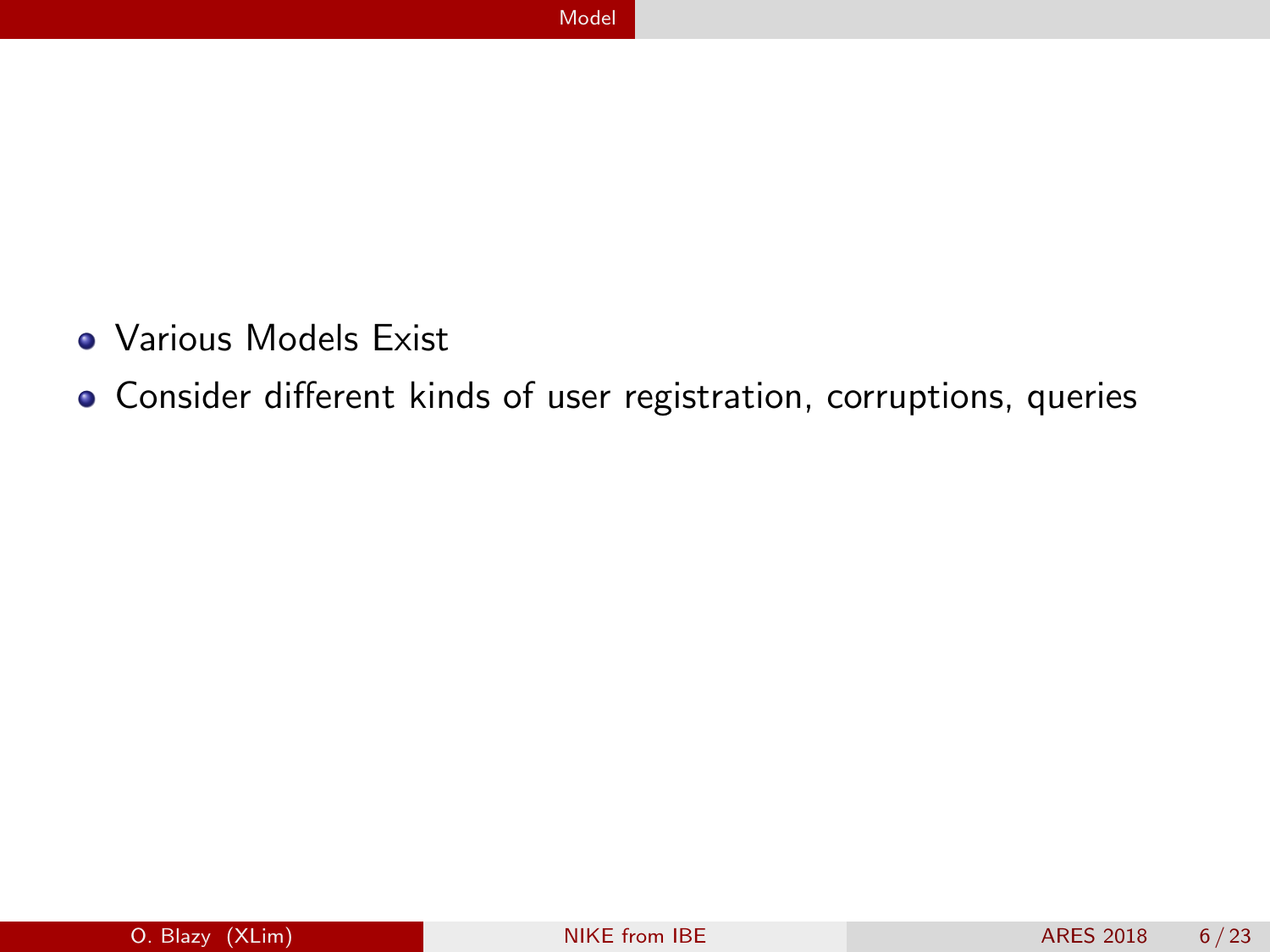- **Various Models Exist**
- Consider different kinds of user registration, corruptions, queries
- FHKP13: Inside the same kind of user registration they are (poly) equivalent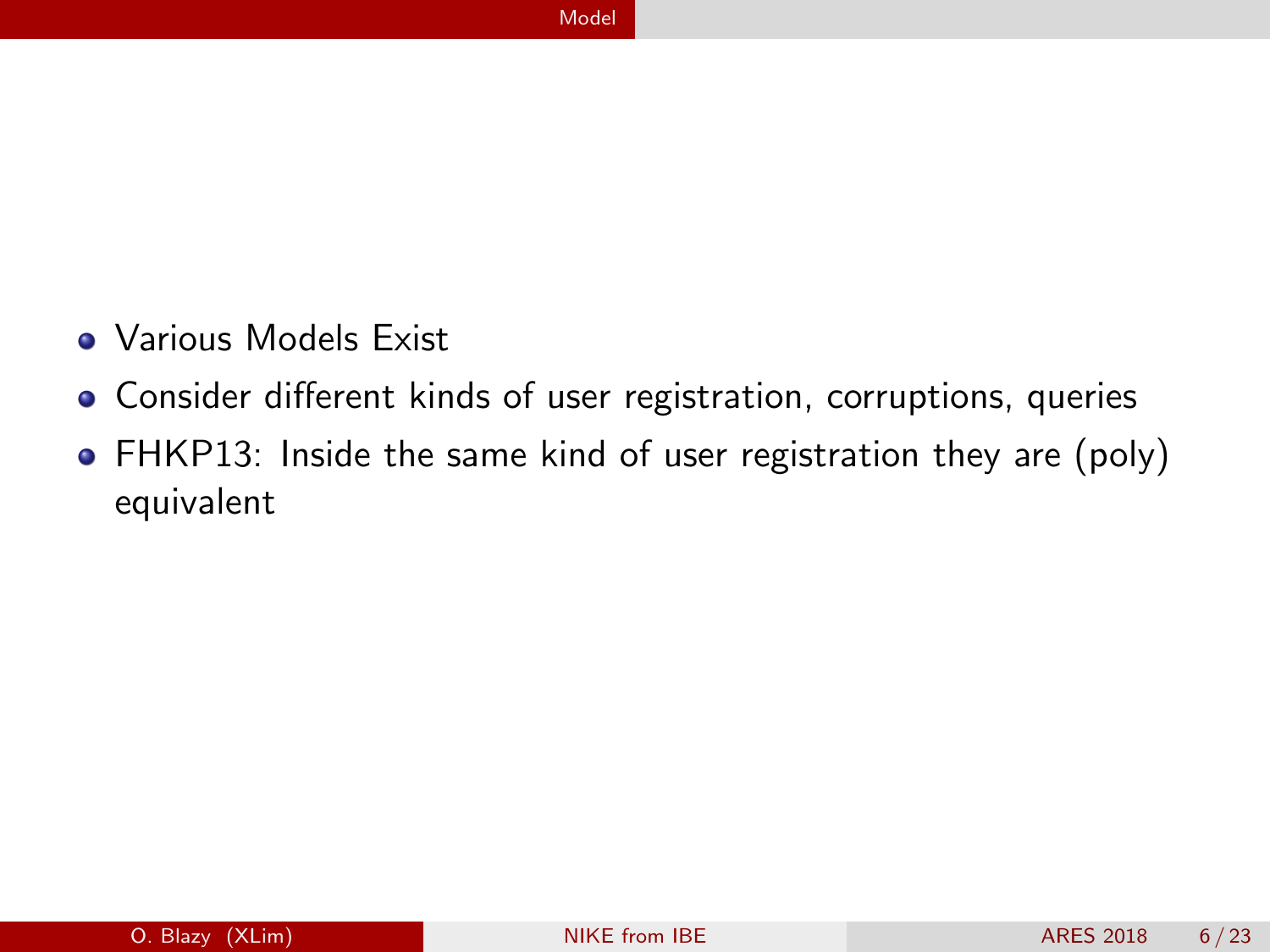• Register honest user ID queries:  $A$  supplies id. The challenger runs NIKE.KGen to generate  $(pk, sk)$ , records  $(honest, id, pk, sk)$  and returns pk.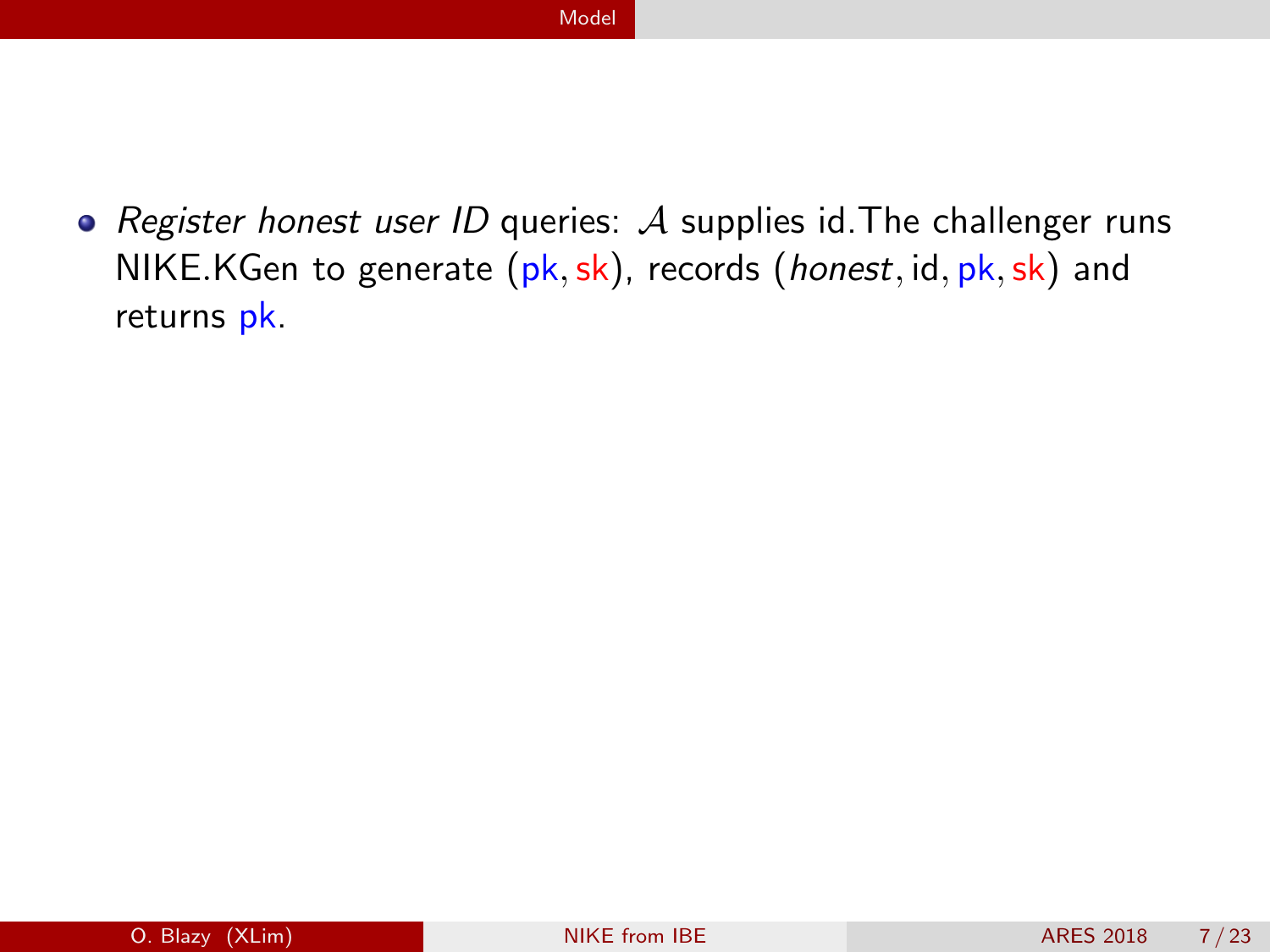- Register honest user ID queries:  $\mathcal A$  supplies id. The challenger runs NIKE.KGen to generate  $(\mathsf{pk}, \mathsf{sk})$ , records (*honest*, id,  $\mathsf{pk}, \mathsf{sk}$ ) and returns pk.
- Register corrupt user ID queries:  $A$  supplies an identity id, pk. The challenger records (*corrupt*, id,  $pk$ ,  $\perp$ ).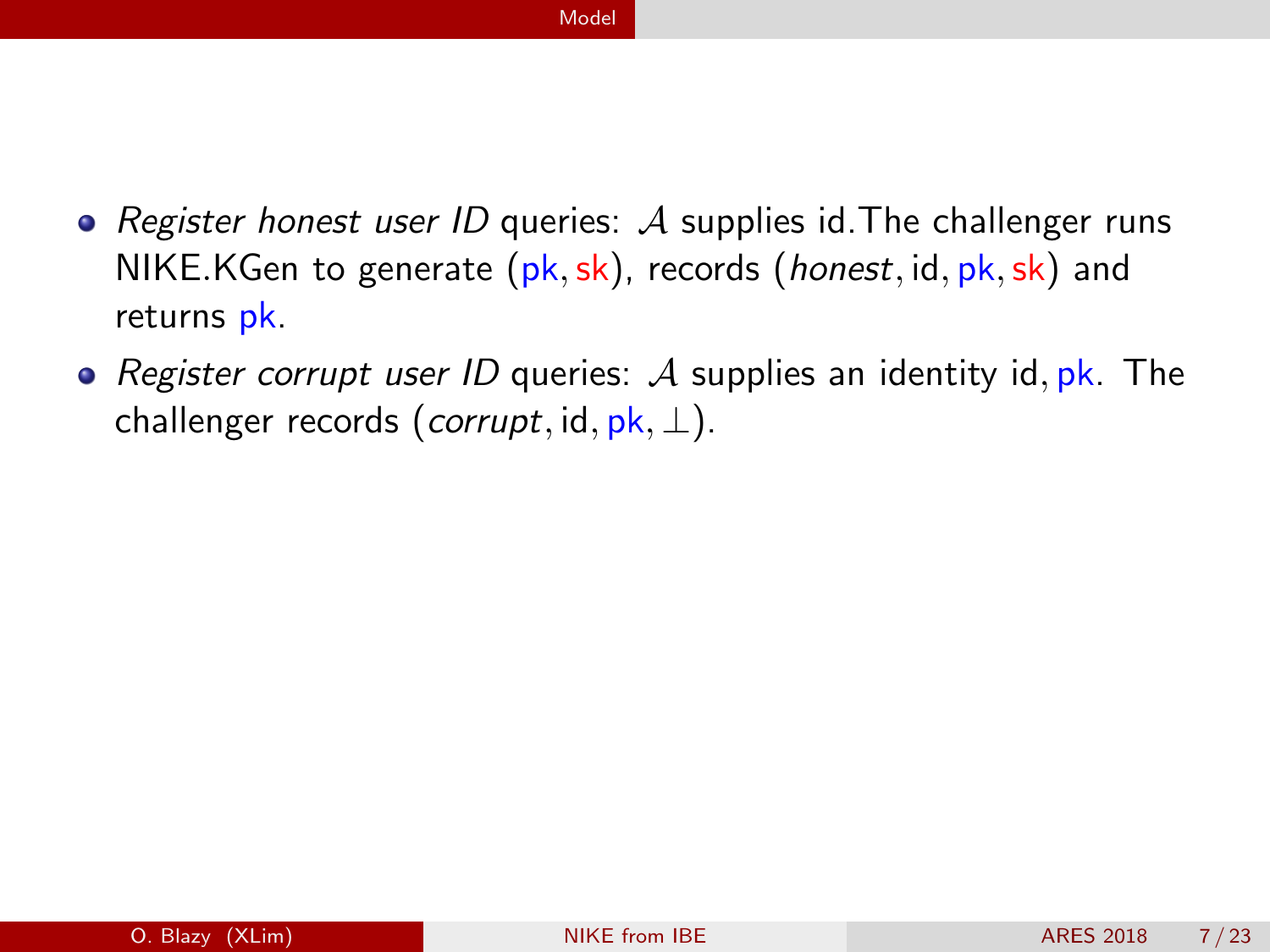- Register honest user ID queries: A supplies id. The challenger runs NIKE.KGen to generate  $(\mathbf{pk}, \mathbf{sk})$ , records (*honest*, id,  $\mathbf{pk}, \mathbf{sk}$ ) and returns pk.
- Register corrupt user ID queries: A supplies an identity id,  $pk$ . The challenger records (corrupt, id,  $pk$ ,  $\perp$ ).
- Corrupt reveal queries: A supplies an honest  $\mathsf{Id}_A$  and a corrupted  $\mathsf{Id}_B$ . The challenger runs the NIKE.SharedK algorithm using the honest  $s_{A}$  and the corrupted  $p_{A}$  and returns the result.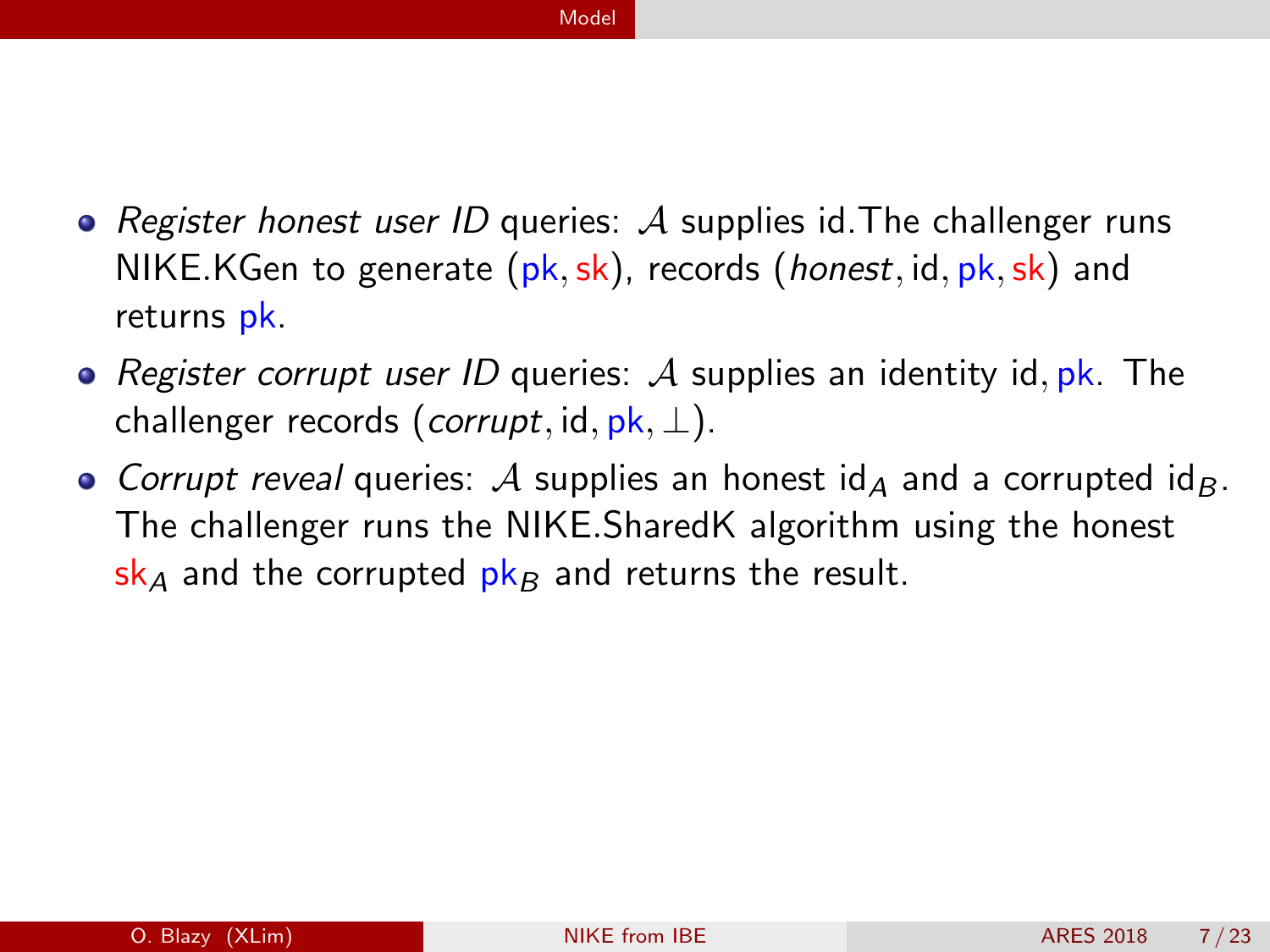- Register honest user ID queries: A supplies id. The challenger runs NIKE.KGen to generate  $(\mathbf{pk}, \mathbf{sk})$ , records (*honest*, id,  $\mathbf{pk}, \mathbf{sk}$ ) and returns pk.
- Register corrupt user ID queries: A supplies an identity id,  $pk$ . The challenger records (corrupt, id,  $pk$ ,  $\perp$ ).
- Corrupt reveal queries: A supplies an honest  $\mathsf{Id}_A$  and a corrupted  $\mathsf{Id}_B$ . The challenger runs the NIKE.SharedK algorithm using the honest  $s_{A}$  and the corrupted  $p_{A}$  and returns the result.
- Test query: A supplies two honest different  $\mathsf{id}_A$ ,  $\mathsf{id}_B$ . It either runs NIKE.SharedK using the secret keys or it generates a random key.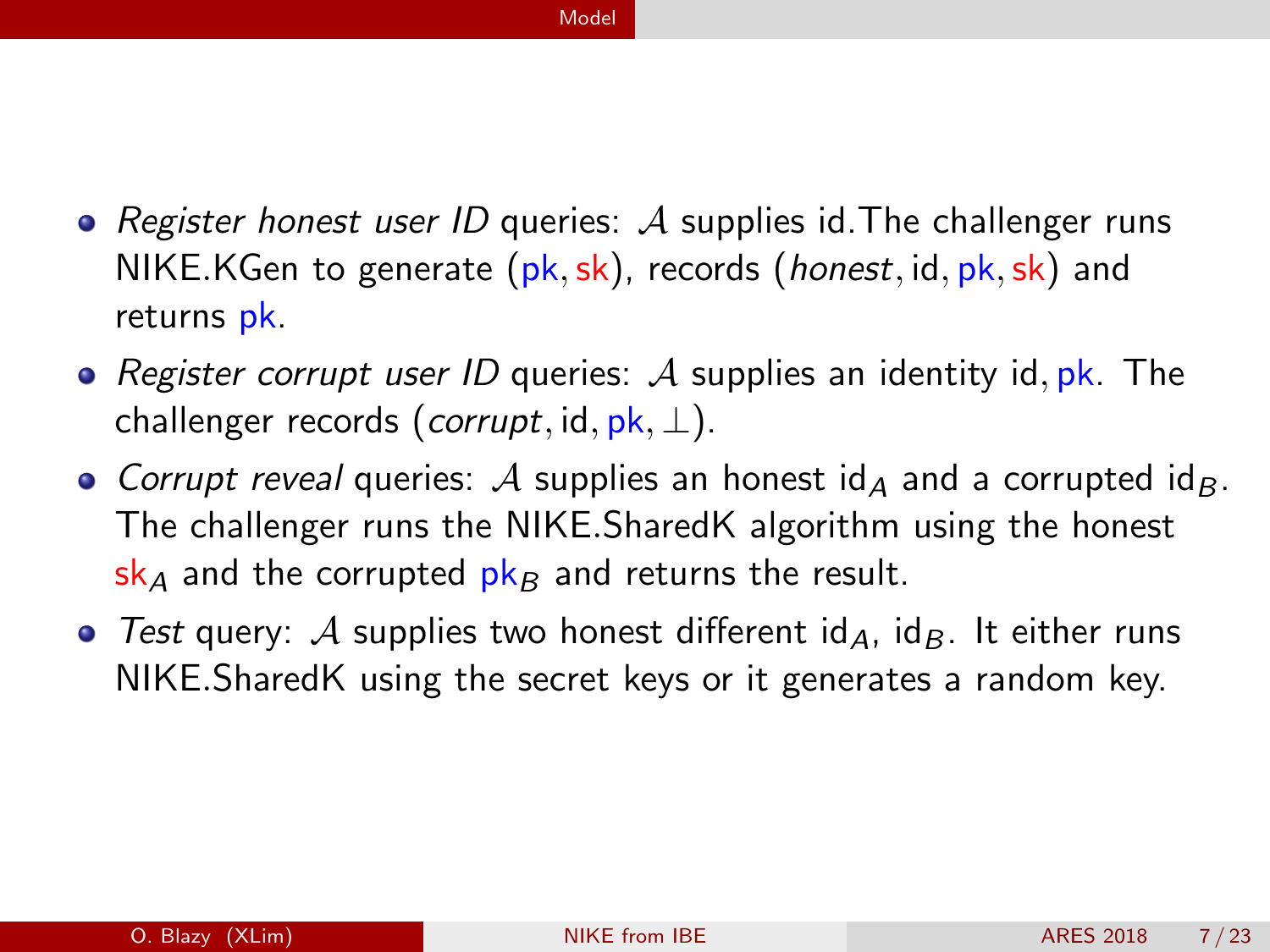### HKR vs DKR

User can be registered differently

- Honest Key Registration: When an adversary register a user, his keys have to be well-formed
- **•** Dishonest Key Registration: They do not have to be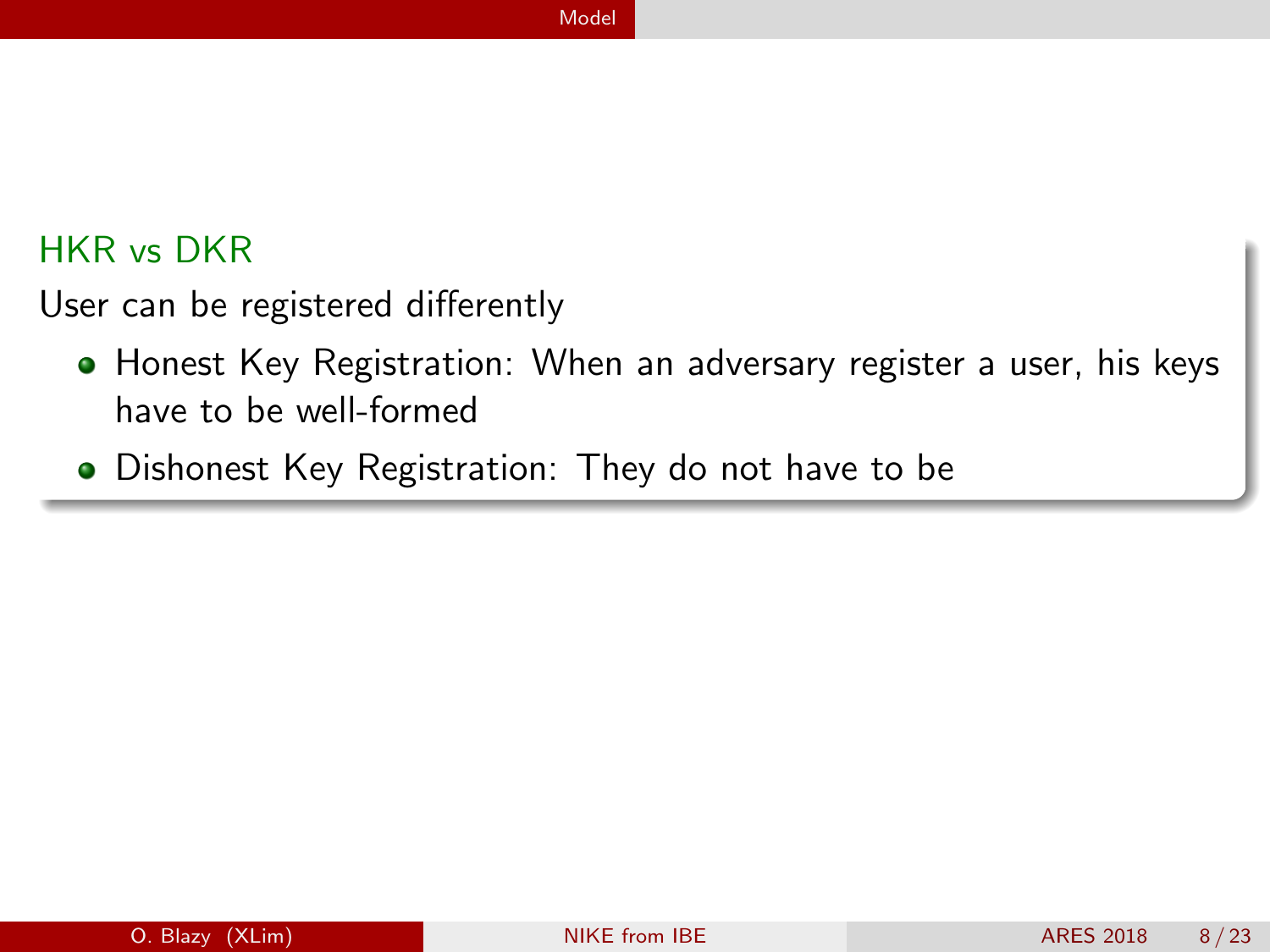### HKR vs DKR

User can be registered differently

- Honest Key Registration: When an adversary register a user, his keys have to be well-formed
- **•** Dishonest Key Registration: They do not have to be

### Compiler

• We give a compiler from HKR to DKR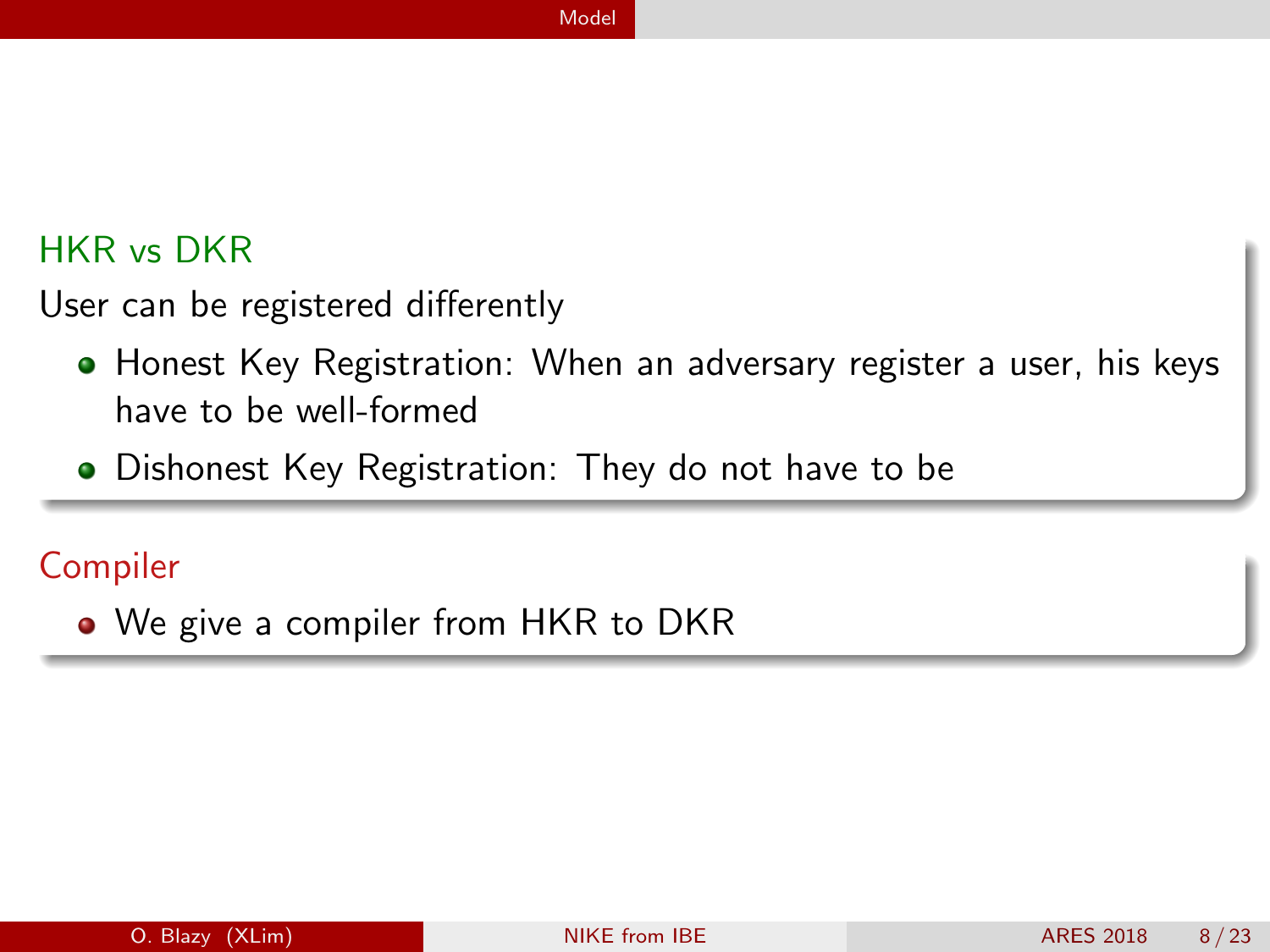<span id="page-15-0"></span>



### 3 [2-Tier Identity Independant IBKEM](#page-15-0)

#### [Construction](#page-27-0)

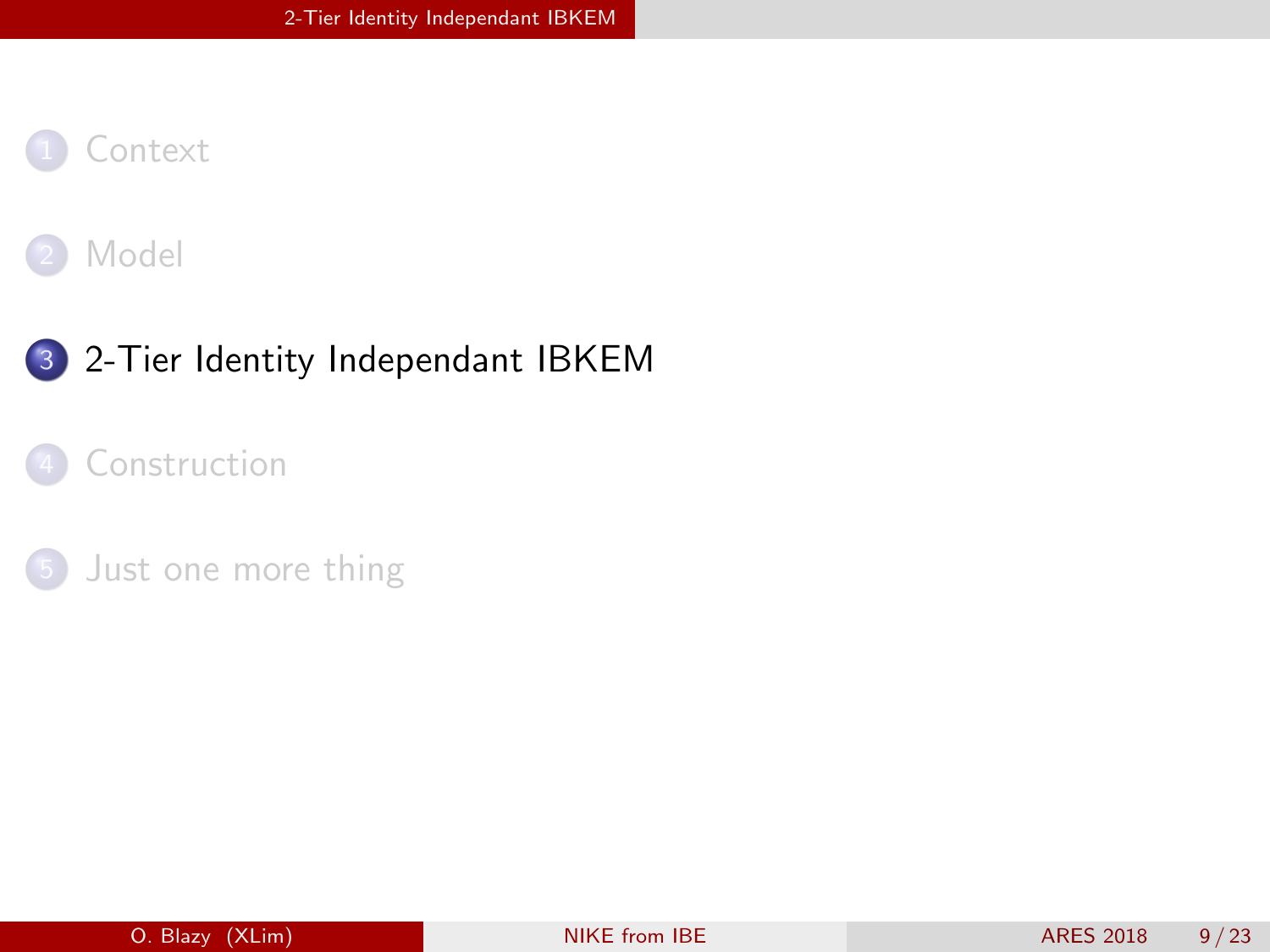### Classical Identity-Based Key Encapsulation Mechanism

- **Gen**( $\lambda$ ) returns (mpk, msk).
- · USKGen(msk, id) returns usk[id] for identity id.
- Enc(mpk, id) returns the key  $K$  together with a ciphertext C.
- Dec(usk[id], id, C) returns the decapsulated key K or  $\perp$ .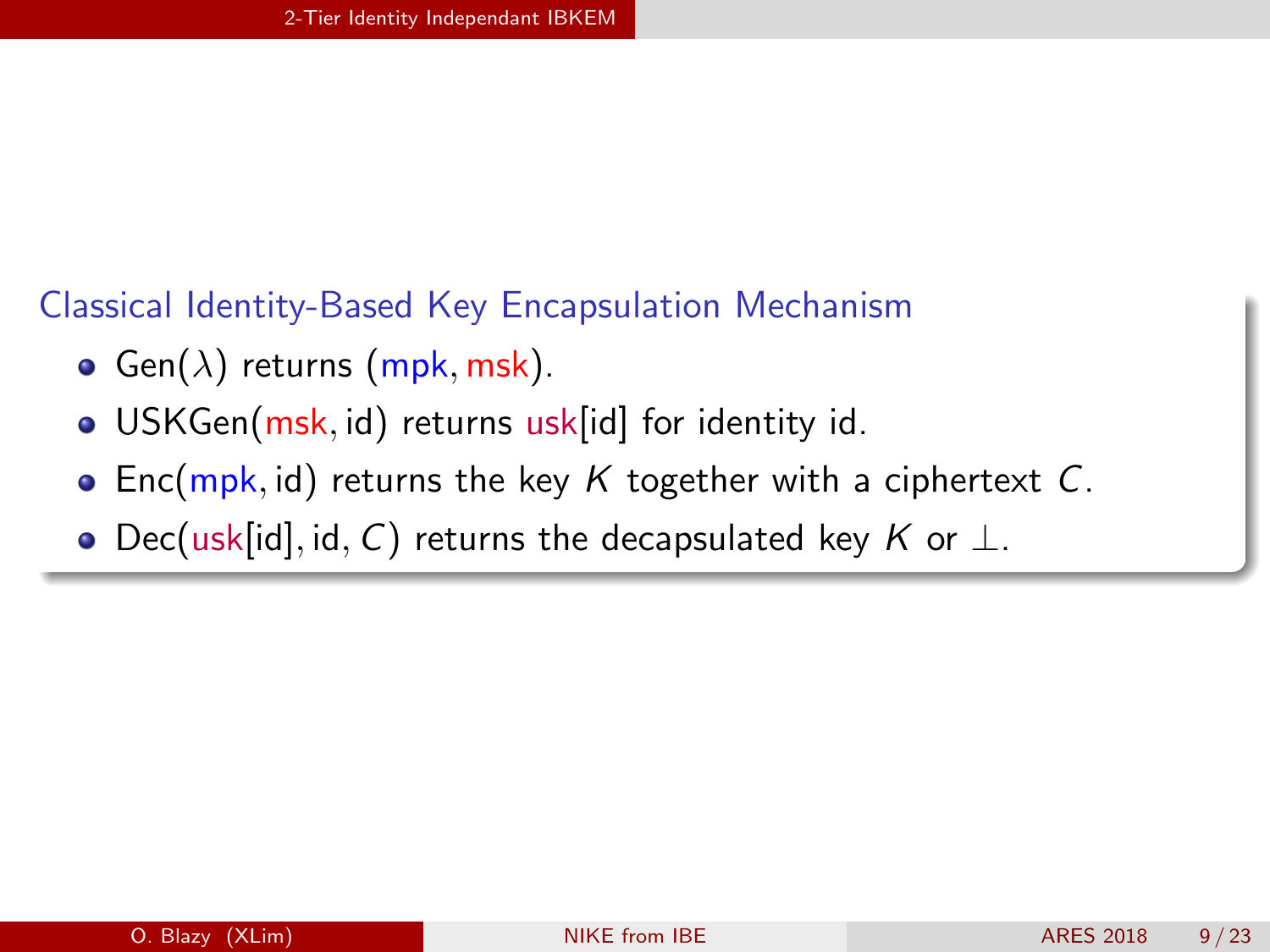#### Identity-Independant 2-Tier IBKEM

- **•** Gen( $\lambda$ ) returns (mpk, msk).
- USKGen(msk, id) returns usk[id] for identity id.

Enc:

- Enc<sub>1</sub>(mpk,  $\perp$ ) Returns C,r
- Enc<sub>2</sub>(mpk, id, r) Returns K
- Dec(usk[id], id, C) returns the decapsulated key K or  $\perp$ .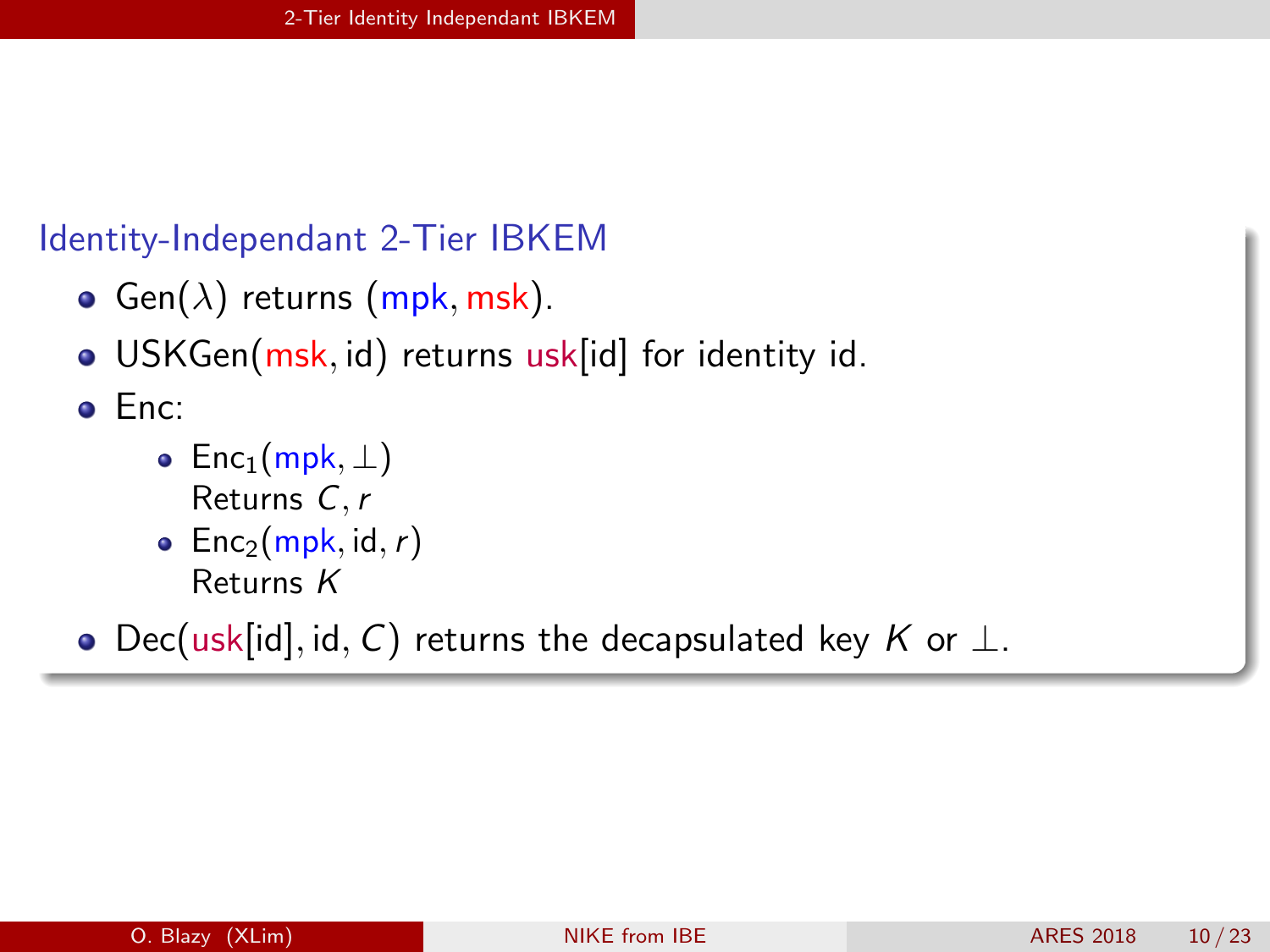# Security: PR-ID-CPA

Procedure Initialize:  $(\mathsf{mpk}, \mathsf{msk}) \overset{\mathsf{s}}{\leftarrow} \mathsf{Gen}(\lambda)$ Return mpk

Procedure USKGen(id): (query forbidden to  $A$  for  $id^*$ )

 $\mathcal{Q}_{ID} \leftarrow \mathcal{Q}_{ID} \cup \{\mathsf{id}\}$ Return  $usk(id] \overset{\$}{\leftarrow} USKGen(msk, id)$ 

Procedure Enc(id<sup>\*</sup>): (one query only)  $(K^*, C^*) \overset{\mathsf{s}}{\leftarrow} \mathsf{Enc}(\mathsf{mpk}, \mathsf{id}^*)$  $\mathsf{K}^* \overset{\mathsf{s}}{\leftarrow} \mathcal{K}; \mathsf{C}^* \overset{\mathsf{s}}{\leftarrow} \mathsf{C}$ Return (K<sup>\*</sup>, C<sup>\*</sup>)

**Procedure** Finalize( $\beta$ ): Return (id<sup>\*</sup>  $\notin \mathcal{Q}_{\mathsf{ID}}$ ) ∧  $\beta$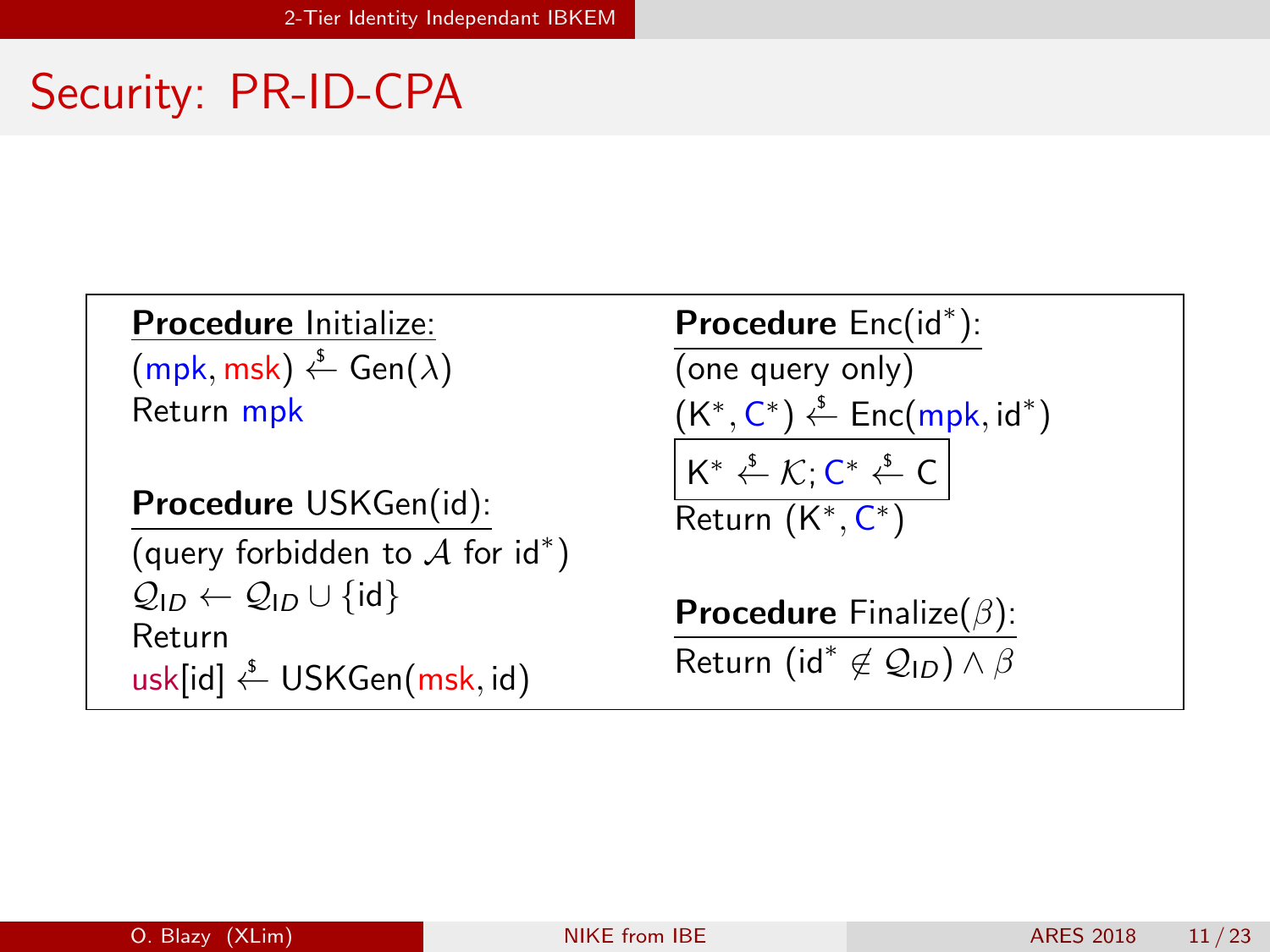# High level view of Boneh Franklin

| $Gen(\lambda)$ :                                                          | $Enc(mpk, id)$ :                                       |
|---------------------------------------------------------------------------|--------------------------------------------------------|
| $msk = x \stackrel{s}{\leftarrow} \mathbb{Z}_p, mpk = g^x \in \mathbb{G}$ | $r \stackrel{\$}{\leftarrow} \mathbb{Z}_p$ , $C = g^r$ |
| Returns (mpk, msk).                                                       | $K = e(\mathcal{H}(\text{id})^r, \text{mpk})$          |
|                                                                           | Returns $K = K$ and C.                                 |
| USKGen(msk, id):                                                          |                                                        |
| usk[id] = $\mathcal{H}(\text{id})^x \in \mathbb{G}$                       | $Dec(usk[id], id, C)$ :                                |
| Returns usk[id]                                                           | $K = e(C, usk-id])$<br>Returns K.                      |
|                                                                           |                                                        |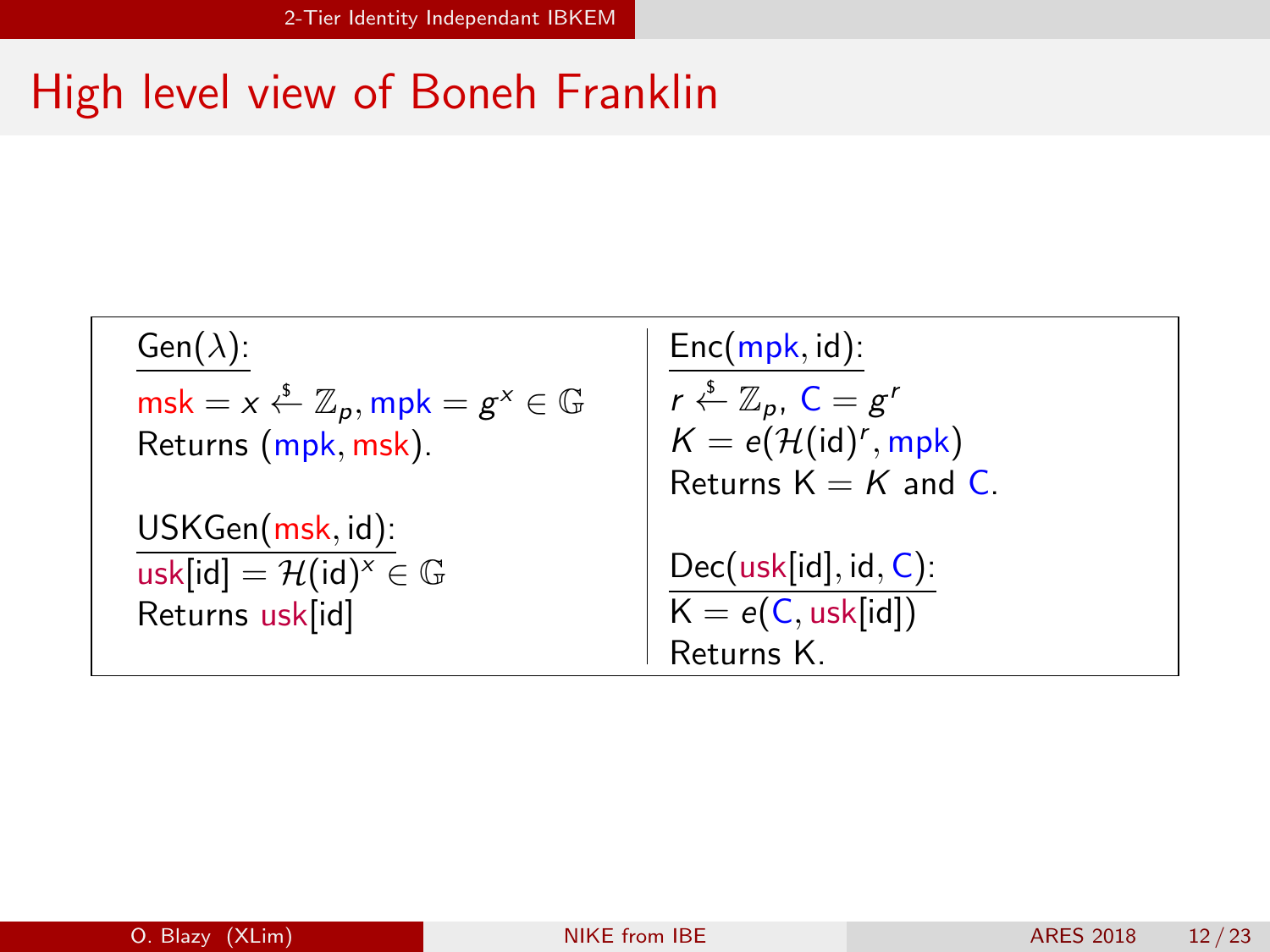# Splitting Boneh Franklin

 $Gen(\lambda)$ :  $\text{msk} = x \overset{\hspace{0.1em}\mathsf{\scriptscriptstyle\$}}{\leftarrow} \mathbb{Z}_p, \text{mpk} = g^x \in \mathbb{G}$ Returns (mpk, msk). USKGen(msk, id): usk[id] =  $\mathcal{H}(\text{id})^x \in \mathbb{G}$ Returns usk[id]

## $Enc(mpk, id)$ : • Enc<sub>1</sub>(mpk,  $\perp$ )  $r \overset{\$}{\leftarrow} \mathbb{Z}_p$ ,  $C = g'$ Returns C.r • Enc<sub>2</sub>(mpk, id, r)  $K = e(\mathcal{H}(\text{id})^r, \text{mpk})$ Returns K Returns  $K = K$  and C. Dec(usk[id], id, C):  $K = e(C, usk[id])$ Returns K.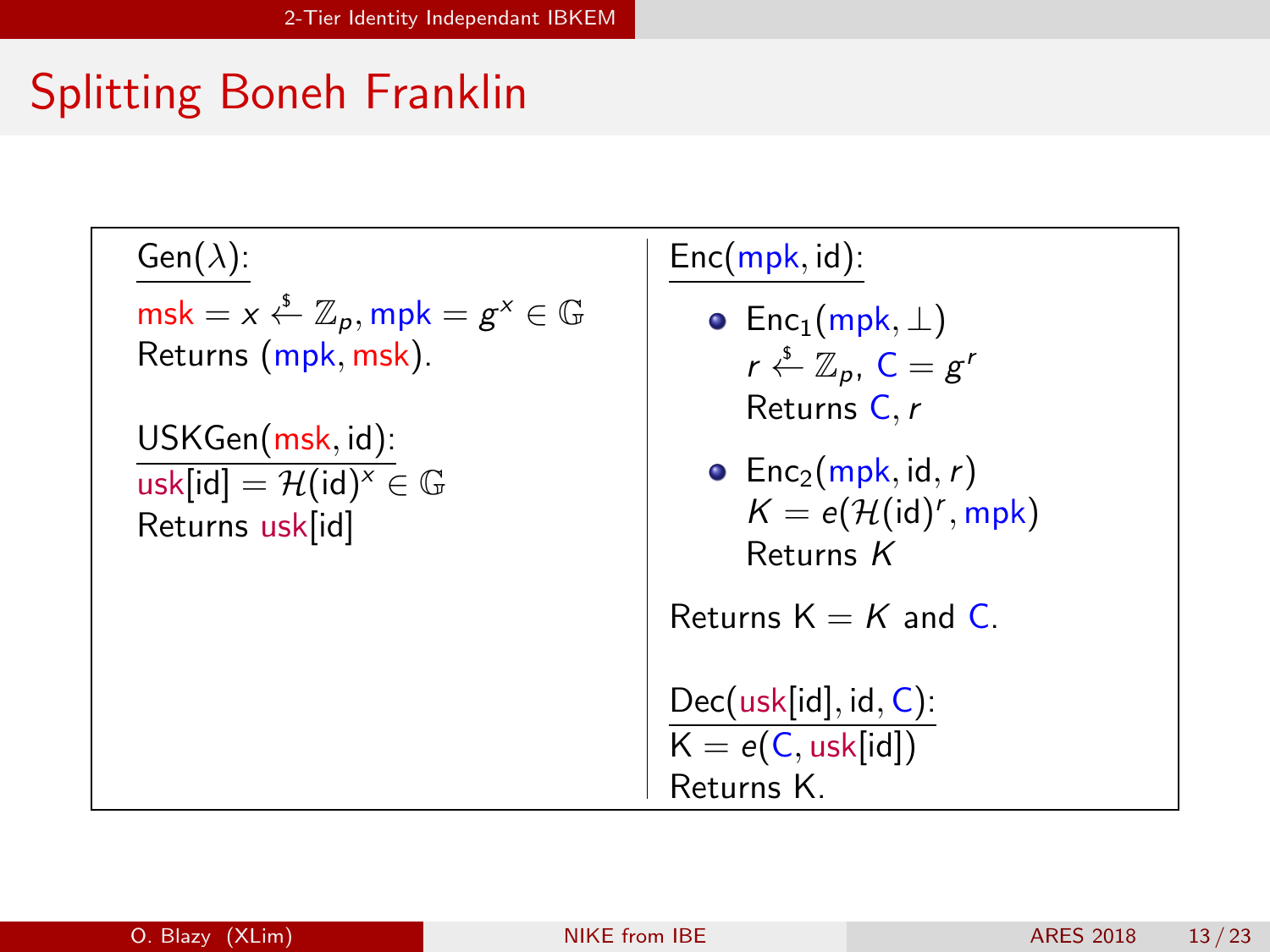# High level (partial) view of Boneh Gentry Hamburg

USKGen(msk, id): For  $j \in [1, \lambda]$ :  $R_j = \mathcal{H}(\mathsf{id},j) \in J(N), w \stackrel{\hspace{0.1em}\mathsf{\scriptscriptstyle\$}}{\leftarrow} F_K(\mathsf{id},j),$  and a such that  $u^aR_j \in QR(N)$ let  $\{z_0, z_1, z_2, z_3\}$  be the four square roots: sets  $r_i = z_w$ Returns usk[id] =  $\{r_i\}$ 

 $Enc(mpk, id)$ :

\n- Enc<sub>1</sub>(mpk, 
$$
\perp
$$
)
\n- Picks  $r \stackrel{\xi}{\leftarrow} \mathbb{Z}_N$ ,  $S = r^2 \mod N$ , Computers  $\tau = \mathcal{Q}'(N, u, R, S)$  sets  $k = \left(\frac{\tau(r)}{N}\right)$ ,  $C = (S, k)$ , Returns  $C, r$
\n

• Enc<sub>2</sub>(mpk, id, r)  $\forall j \in [\![1,\lambda]\!]$ , compute  $g_j = \mathcal{Q}'(N, u, \mathcal{H}(\mathsf{id}, j), S)$ Then  $\forall j \in [\![1, \lambda]\!]$ , compute  $k_j = \left(\frac{g_j(s)}{N}\right)$ Returns  $K = k_1 || \dots || k_1$ 

Return  $K = K$  and  $C$ .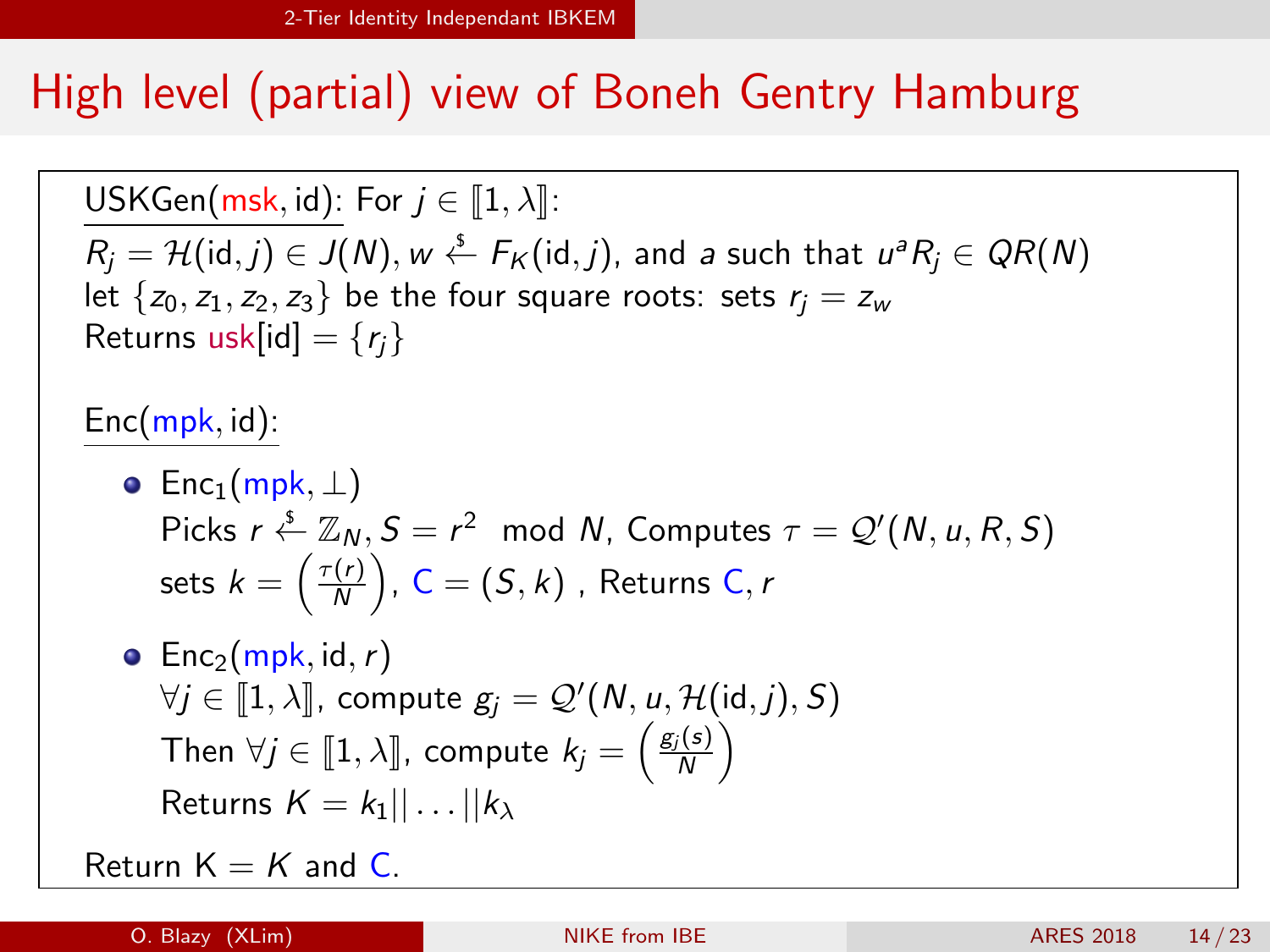# High level (partial) view of Gentry Peikert Vaikuntanathan

\n- \n
$$
\begin{array}{ll}\n USKGen(msk, id): \\
\hline\n \text{For a fresh id, } \forall i \in [1, \lambda] \text{ let } u_i = \mathcal{H}(\text{id}||i).\n \end{array}
$$
\n
\n- \n $\begin{array}{ll}\n \text{Sets usk}[id]_i = f_A^{-1}(A(u_i)). & \text{Returns usk}[id]. \\
\hline\n \text{Enc}(mpk, id): \\
\hline\n \text{Enc}(\text{mpk}, \bot) & \text{For } i \in [1, \lambda]: \\
\text{Picks } s_i \stackrel{\xi}{\leftarrow} \mathbb{Z}_q^n, v_i \stackrel{\xi}{\leftarrow} \mathbb{Z}_q \text{ uniformly, and sets } p_i = \mathbf{A}^\top s_i + x \in \mathbb{Z}_q^m \text{ with } \\
& \text{an } x \text{ sampled in } \chi^m. \mathbb{C} = \{p_i, v_i\} & \text{Returns } C, r = \{s_i\} & \text{ returns } C, r = \{s_i\} & \text{otherwise} & \text{otherwise} & \text{otherwise} & \text{otherwise} & \text{otherwise} & \text{otherwise} & \text{otherwise} & \text{otherwise} & \text{otherwise} & \text{otherwise} & \text{otherwise} & \text{otherwise} & \text{otherwise} & \text{otherwise} & \text{otherwise} & \text{otherwise} & \text{otherwise} & \text{otherwise} & \text{otherwise} & \text{otherwise} & \text{otherwise} & \text{otherwise} & \text{otherwise} & \text{otherwise} & \text{otherwise} & \text{otherwise} & \text{otherwise} & \text{otherwise} & \text{otherwise} & \text{otherwise} & \text{otherwise} & \text{otherwise} & \text{otherwise} & \text{otherwise} & \text{otherwise} & \text{otherwise} & \text{otherwise} & \text{otherwise} & \text{otherwise} & \text{otherwise} & \text{otherwise} & \text{otherwise} & \text{otherwise} & \text{otherwise} & \text{otherwise} & \text{otherwise} & \text{otherwise} & \text{otherwise} & \text{otherwise} & \text{otherwise} & \text{otherwise} & \text{otherwise} &$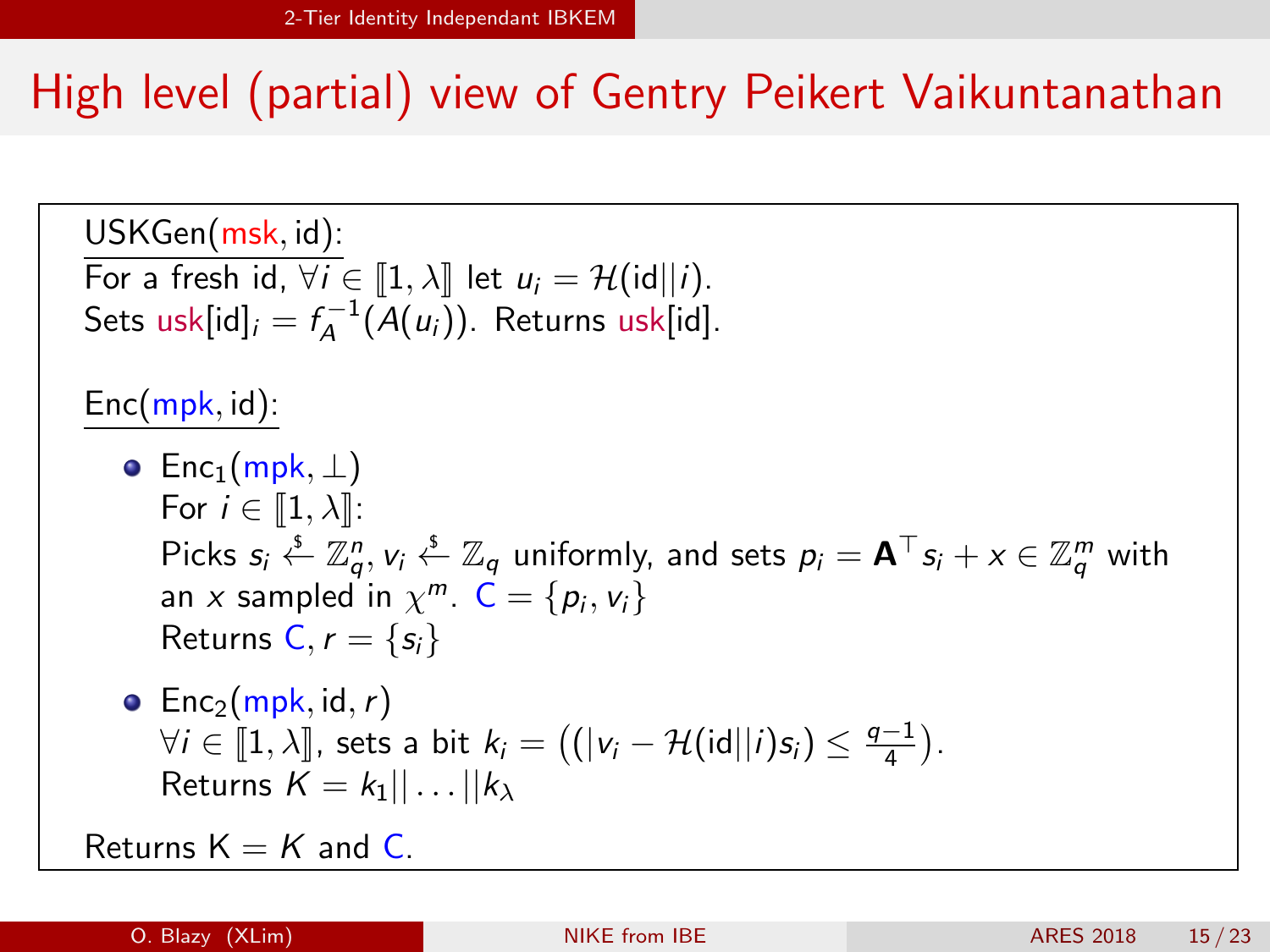|             |            | Hypothesis Post Quantum |
|-------------|------------|-------------------------|
| Cocks / BGH | <b>DQR</b> |                         |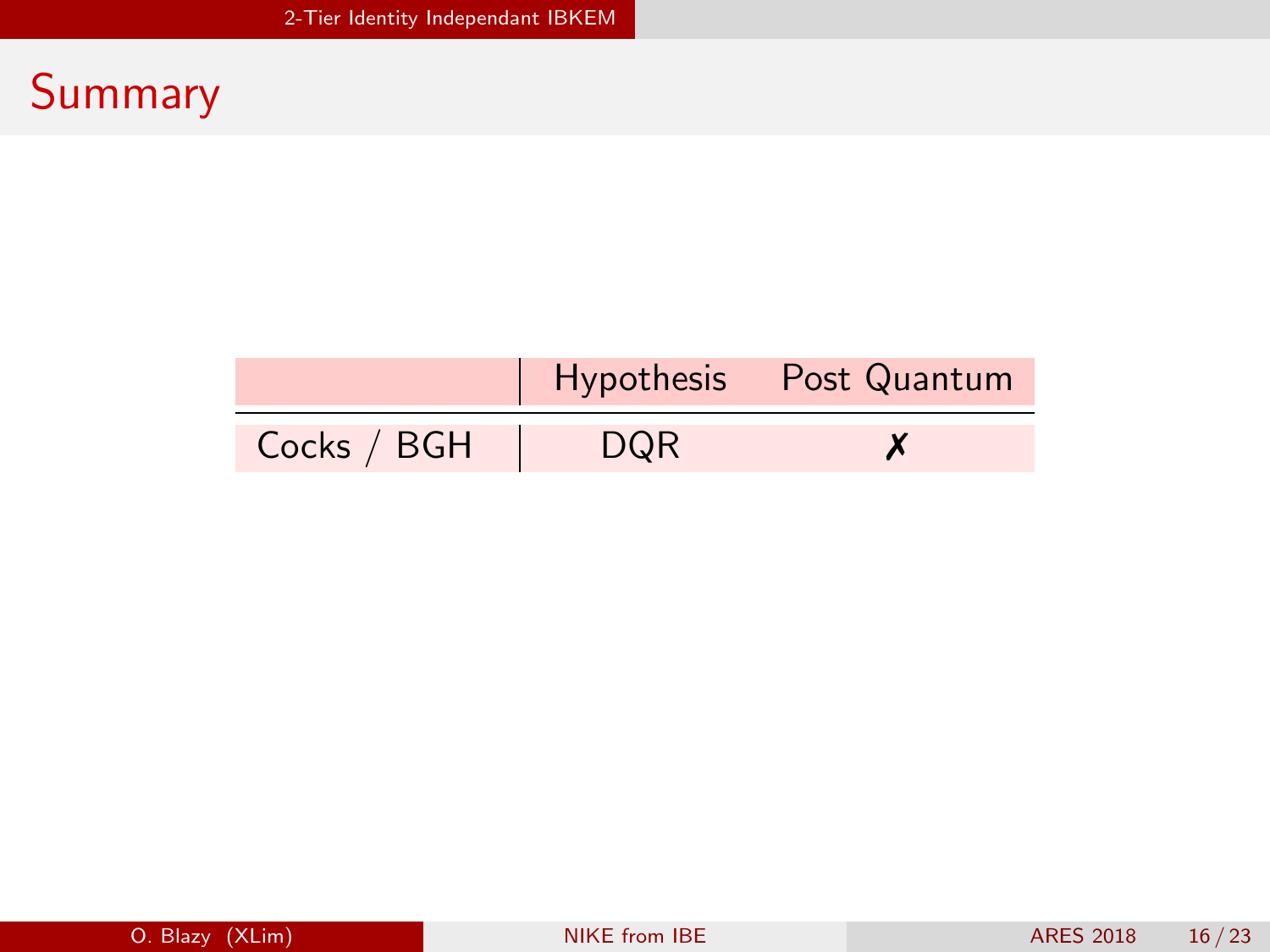|                       |      | Hypothesis Post Quantum |
|-----------------------|------|-------------------------|
| Cocks / BGH           | DQR. | $\boldsymbol{x}$        |
| <b>Boneh Franklin</b> | DDH. |                         |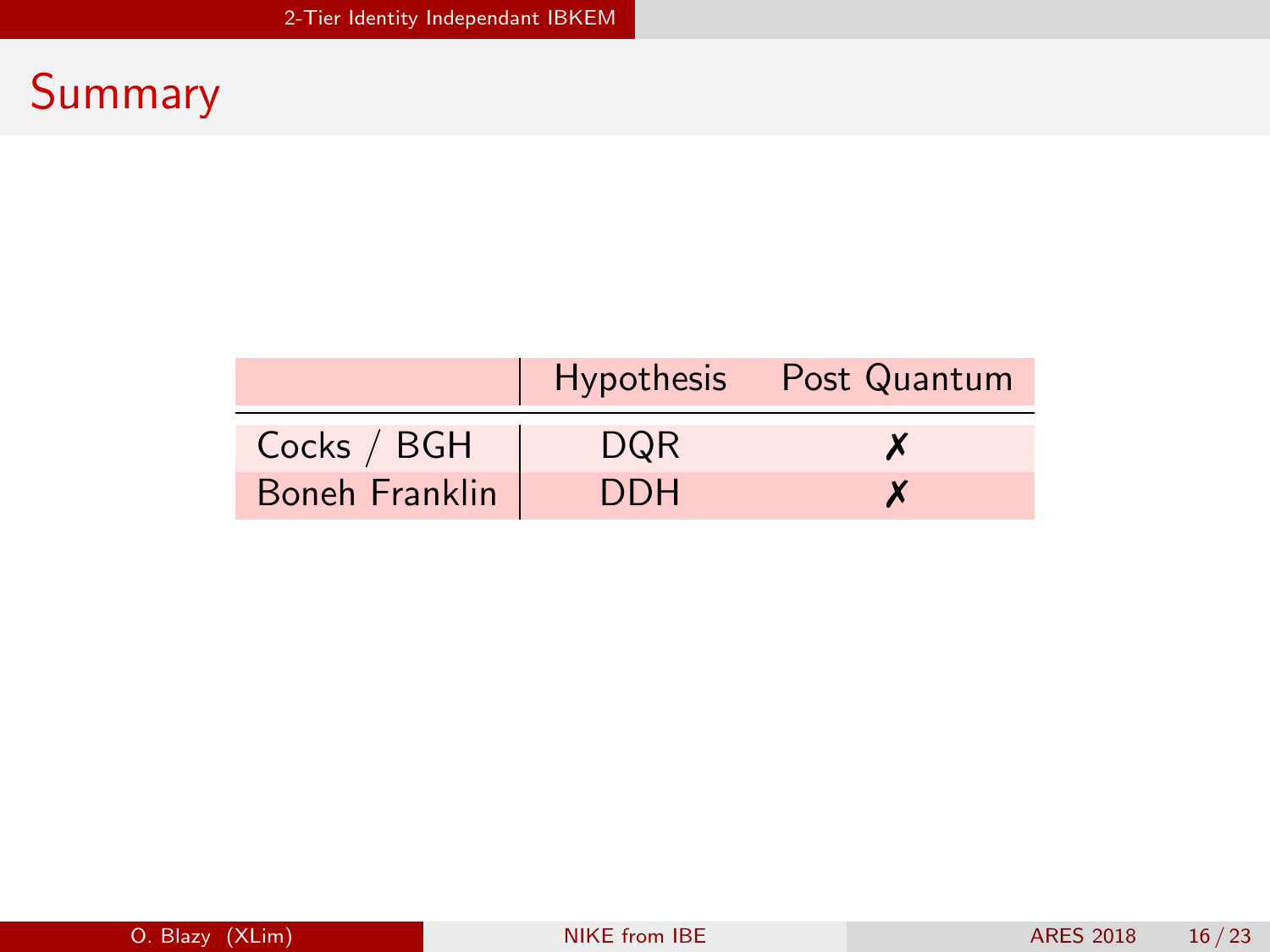|                |            | Hypothesis Post Quantum |
|----------------|------------|-------------------------|
| Cocks / BGH    | <b>DQR</b> | X                       |
| Boneh Franklin | <b>DDH</b> | X                       |
| GPV            | I WF       |                         |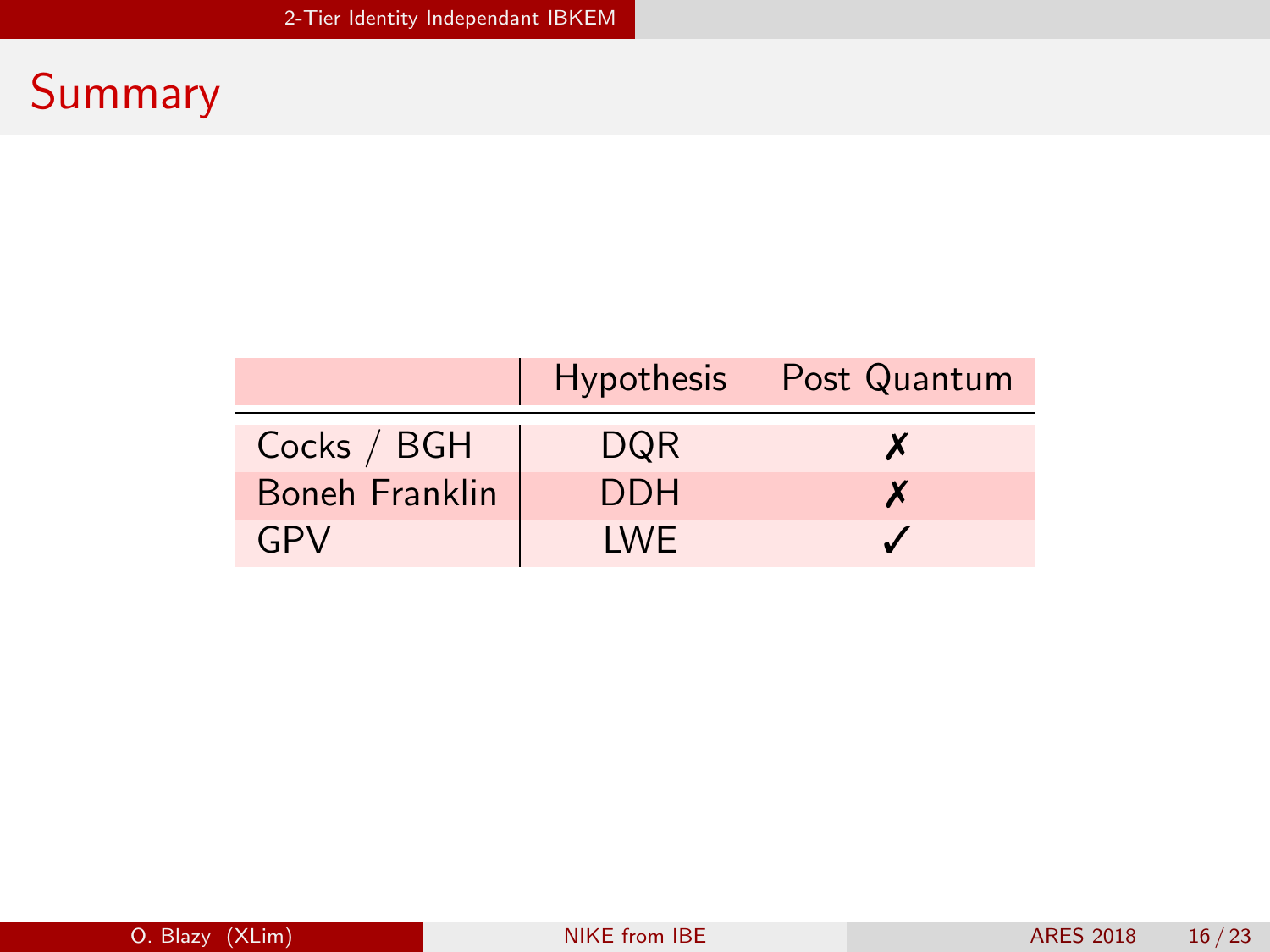|                       |             | Hypothesis Post Quantum  |
|-----------------------|-------------|--------------------------|
| Cocks / BGH           | DQR         | X                        |
| <b>Boneh Franklin</b> | <b>DDH</b>  | X                        |
| GPV                   | <b>IWE</b>  | $\overline{\mathcal{L}}$ |
| <b>GHP</b>            | Rank-Metric |                          |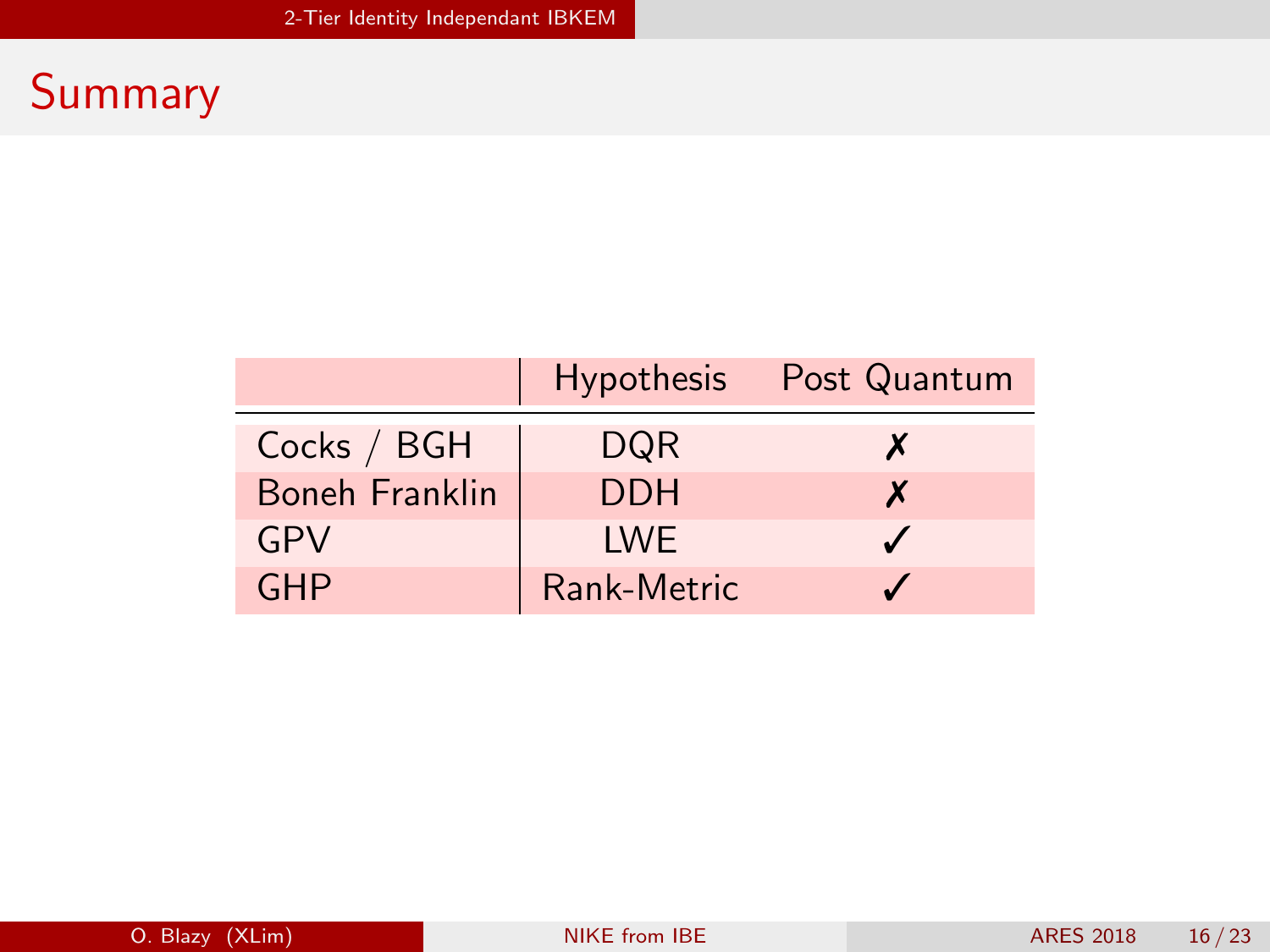<span id="page-27-0"></span>



#### [2-Tier Identity Independant IBKEM](#page-15-0)

## [Construction](#page-27-0)

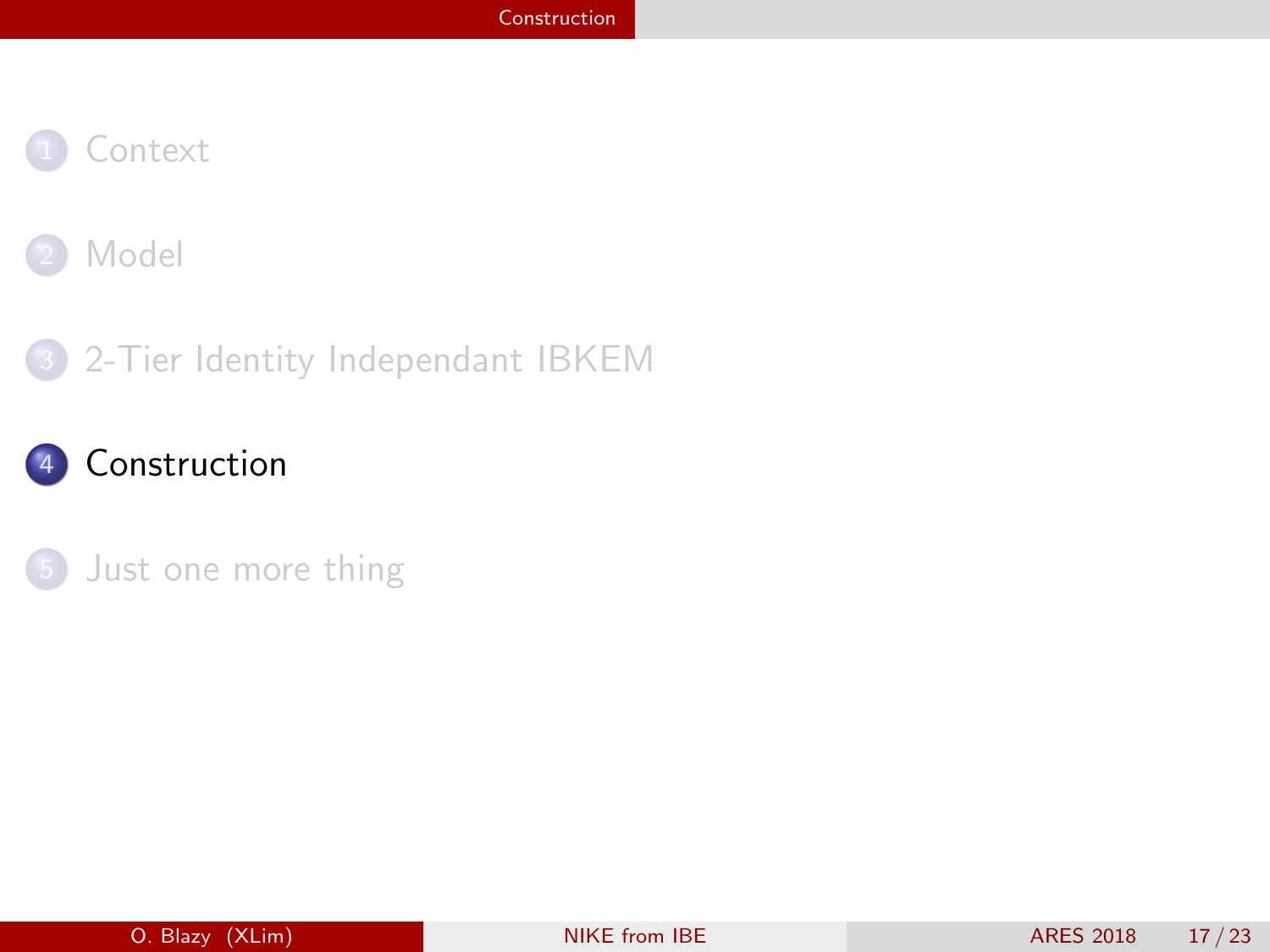### $\bullet$  IND-ID-CCA + Publicly Verifiable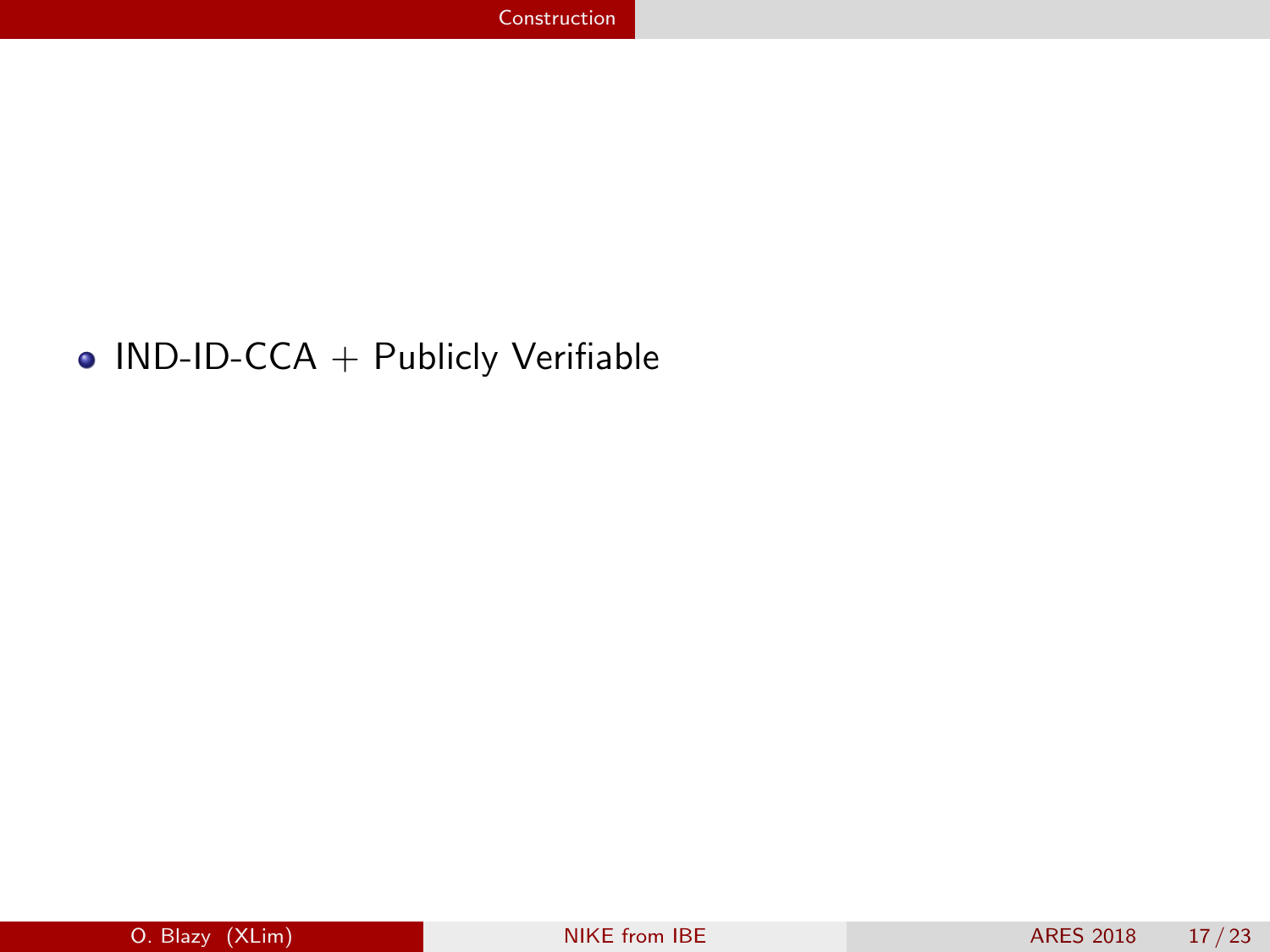## $\bullet$  IND-ID-CCA + Publicly Verifiable

• PR-ID-CCA  $+$  SS-NIZK of validity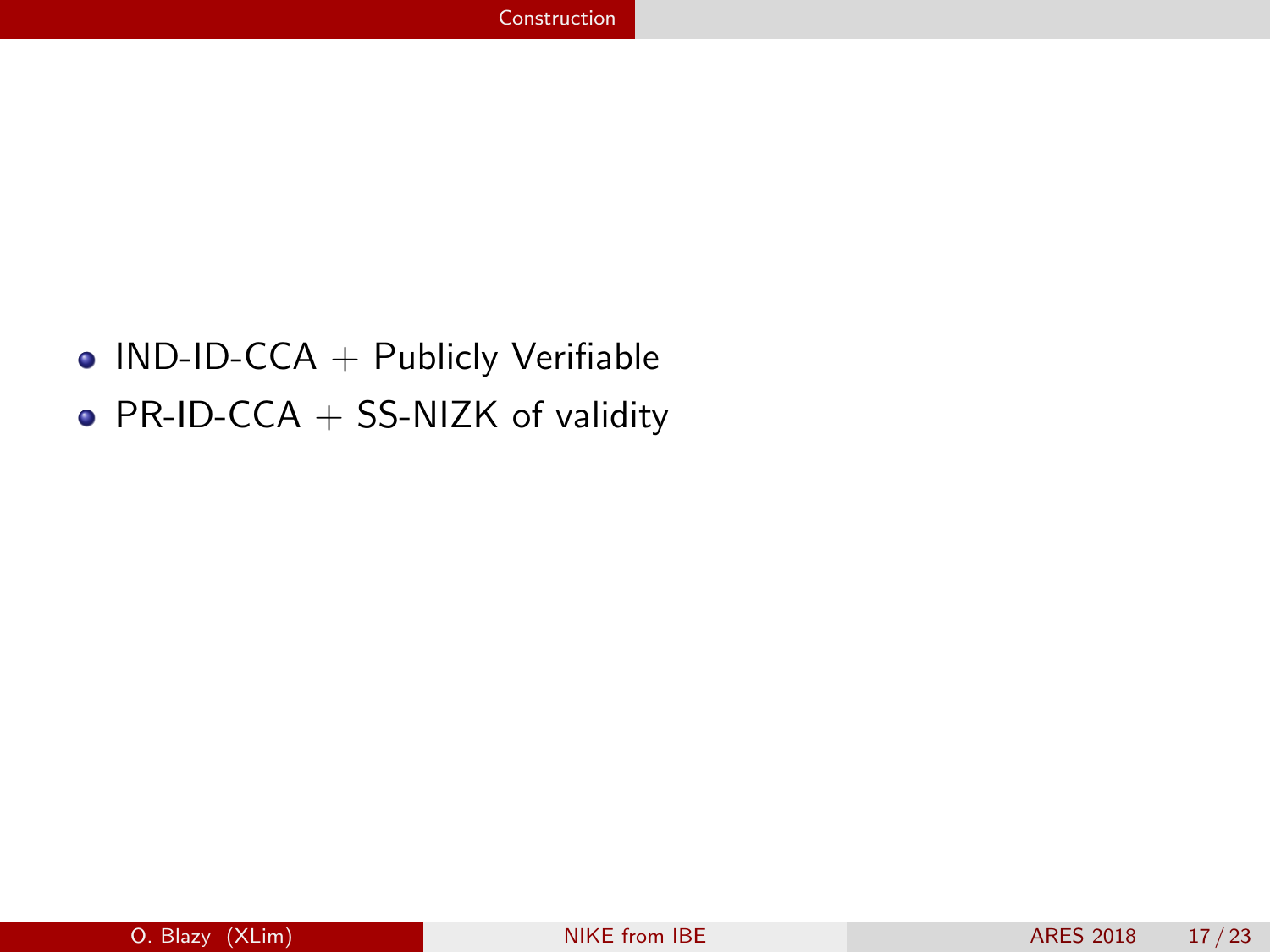- $\bullet$  IND-ID-CCA + Publicly Verifiable
- PR-ID-CCA  $+$  SS-NIZK of validity
- PR-ID-CPA  $+$  extractable SS-NIZK of validity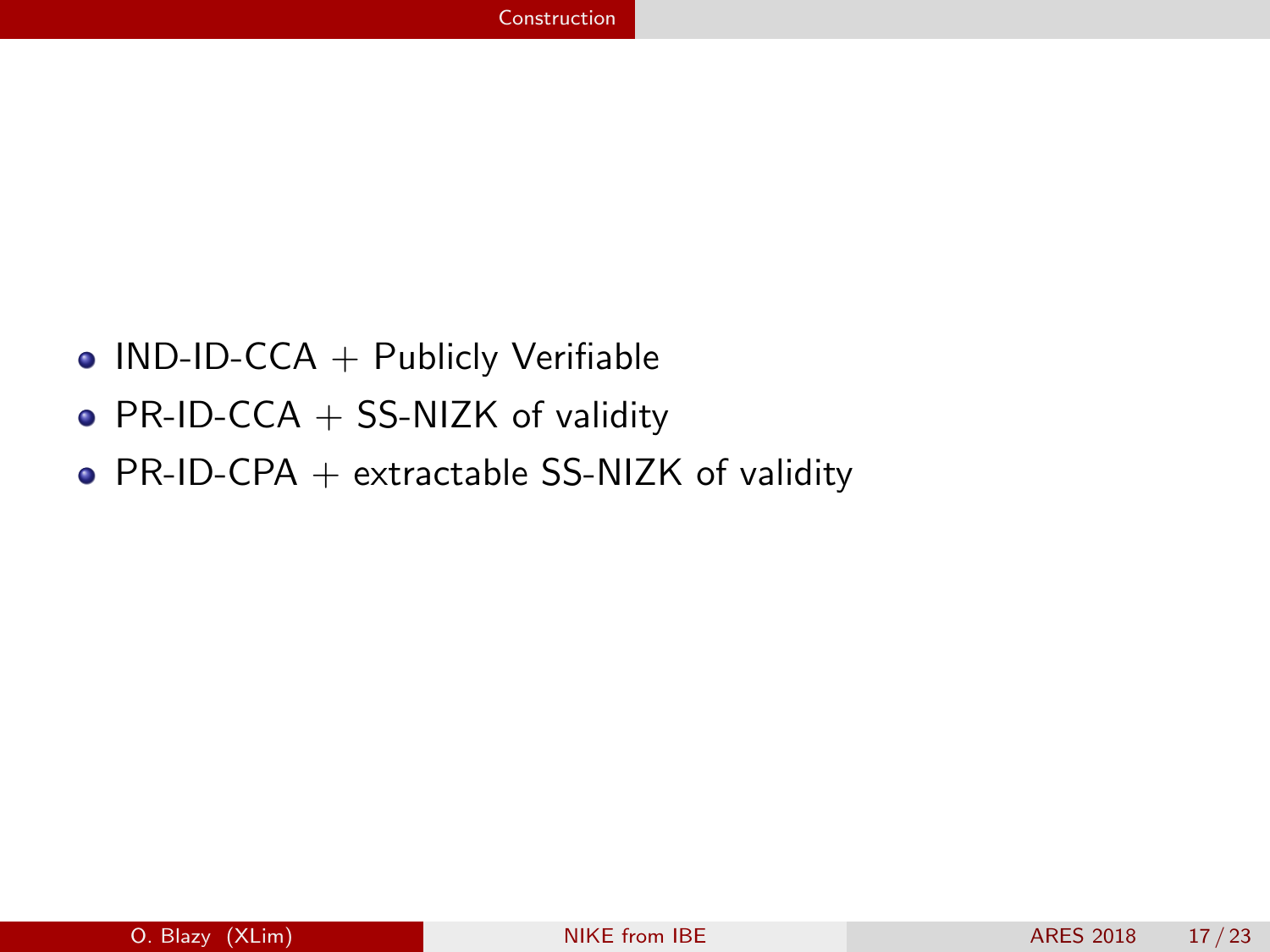# First case:  $IND-CCA + Publicly Verifiable$

Alice C<sup>A</sup> Bob C<sup>B</sup> K<sup>A</sup> = Dec(C<sup>B</sup> , usk[idA]) K 0 <sup>A</sup> = Enc2(C<sup>B</sup> ,r<sup>B</sup> , idA) K 0 <sup>B</sup> = Enc2(CA,rA, id<sup>B</sup> ) K<sup>B</sup> = Dec(CA, usk[id<sup>B</sup> ]) K 0 <sup>B</sup> ⊕ K<sup>A</sup> = KAB = K<sup>B</sup> ⊕ K 0 A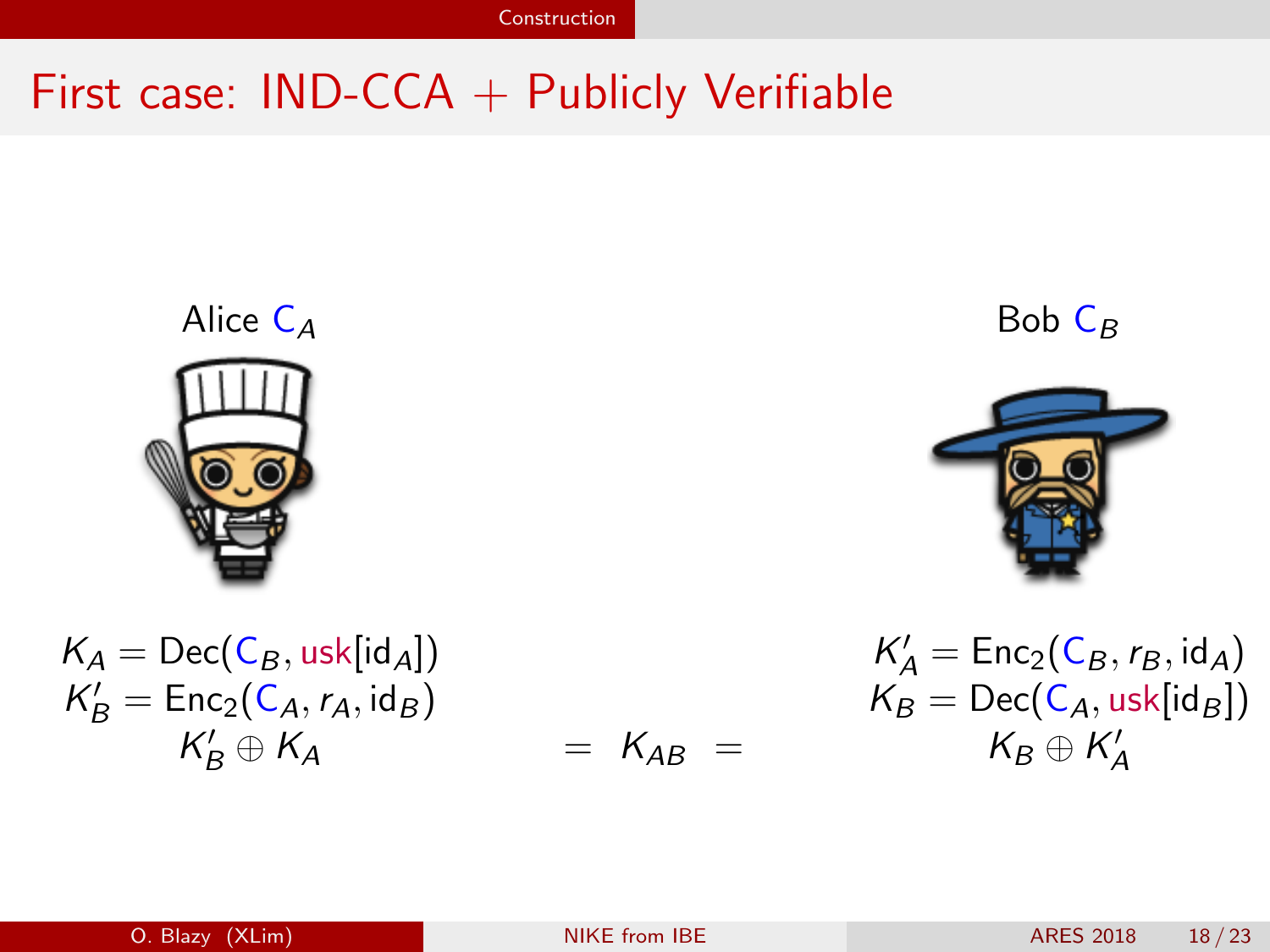# Second case: PR-IND-CCA + SS-NIZK

Alice 
$$
C_A
$$
,  $||_A$   
\n  
\n  
\n $K_A = \text{Dec}(C_B, \text{usk}[id_A])$   
\n $K'_B = \text{Enc}_2(C_A, r_A, id_B)$ 

$$
= K_{AB} =
$$

Bob  $\mathsf{C}_B, \Pi_B$ 



$$
K'_A = \text{Dec}(C_B, \text{usk}[id_A])
$$
\n
$$
K'_B = \text{Enc}_2(C_B, r_B, id_A)
$$
\n
$$
K'_B = \text{Enc}_2(C_A, \text{task}[id_B])
$$
\n
$$
K'_B \oplus K_A
$$
\n
$$
K'_B \oplus K'_A
$$
\n
$$
K'_B \oplus K'_A
$$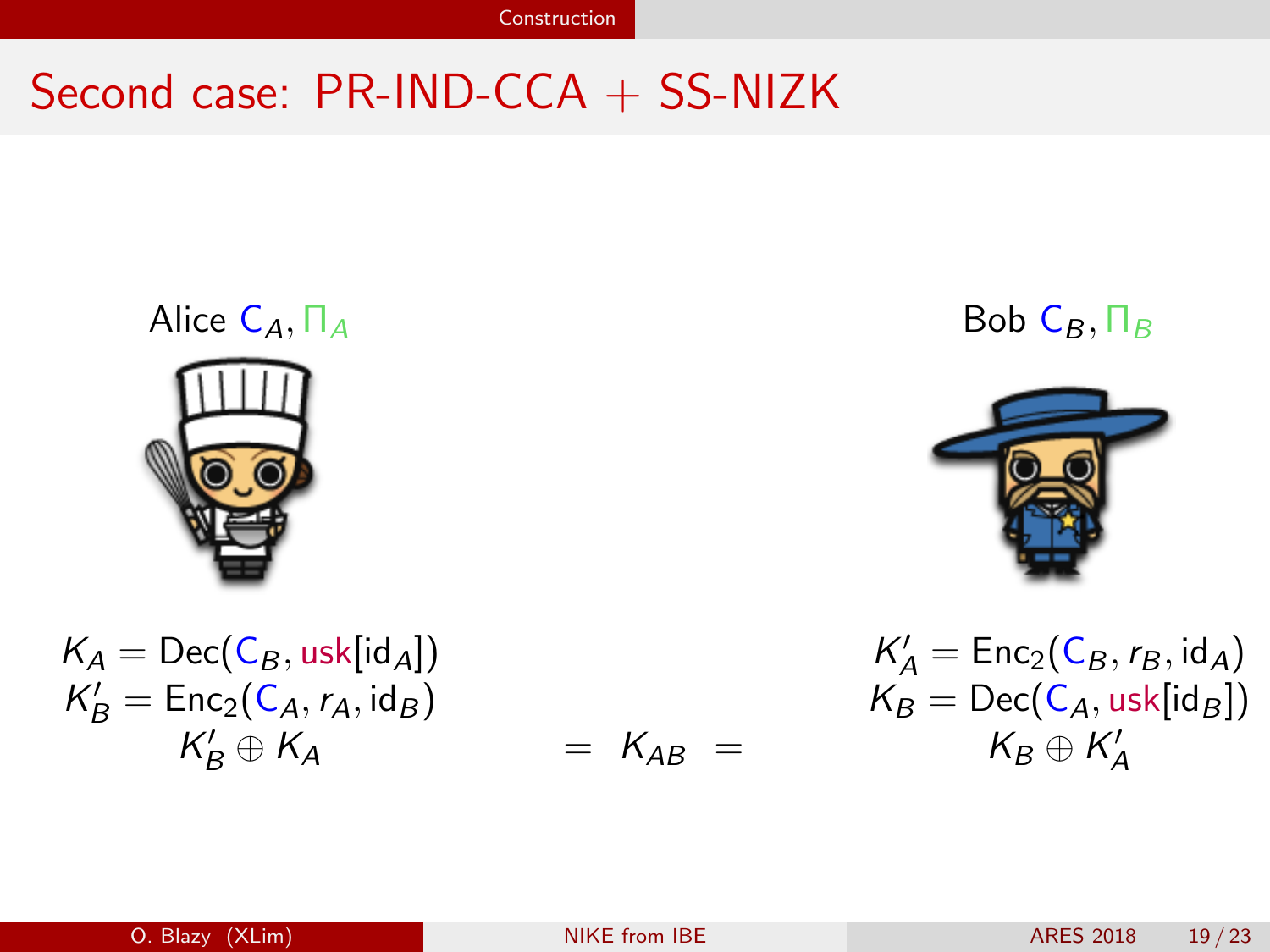# Third case: PR-IND-CPA + SS-NIZK

Alice 
$$
C_A
$$
,  $\Pi_A$ ( $r_A$ )  
\n  
\n  
\n $K_A = \text{Dec}(C_B, \text{usk}[\text{id}_A])$ 

$$
K_A = \text{Dec}(C_B, \text{usk}[G_A])
$$
  
\n
$$
K'_B = \text{Enc}_2(C_A, r_A, \text{id}_B)
$$
  
\n
$$
K'_B \oplus K_A = K_{AB} =
$$
  
\n
$$
K_B = \text{Dec}(C_A, r_A, \text{id}_B)
$$
  
\n
$$
K_B = \text{Dec}(C_A, r_A, \text{id}_B)
$$

$$
= K_{AB} =
$$

## Bob  $\mathsf{C}_B$ ,  $\Pi_B(r_B)$



$$
K'_A = \text{Dec}(C_B, \text{usk}[id_A])
$$
\n
$$
K'_B = \text{Enc}_2(C_A, r_A, id_B)
$$
\n
$$
K'_B \oplus K_A
$$
\n
$$
K'_B \oplus K_A
$$
\n
$$
K'_B \oplus K'_A
$$
\n
$$
K'_B \oplus K'_A
$$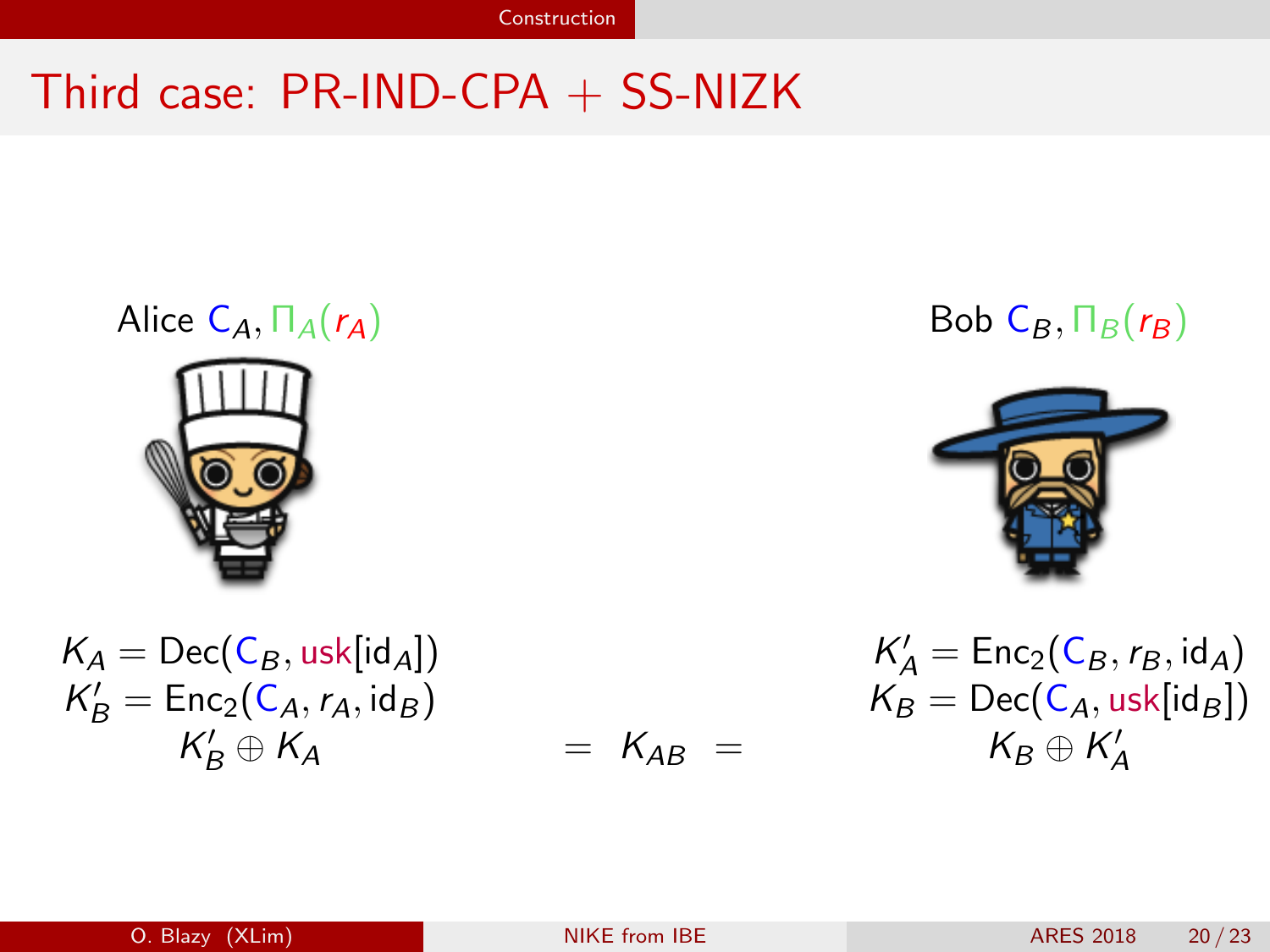|             |            | Hypothesis Post Quantum |
|-------------|------------|-------------------------|
| Cocks / BGH | <b>DQR</b> |                         |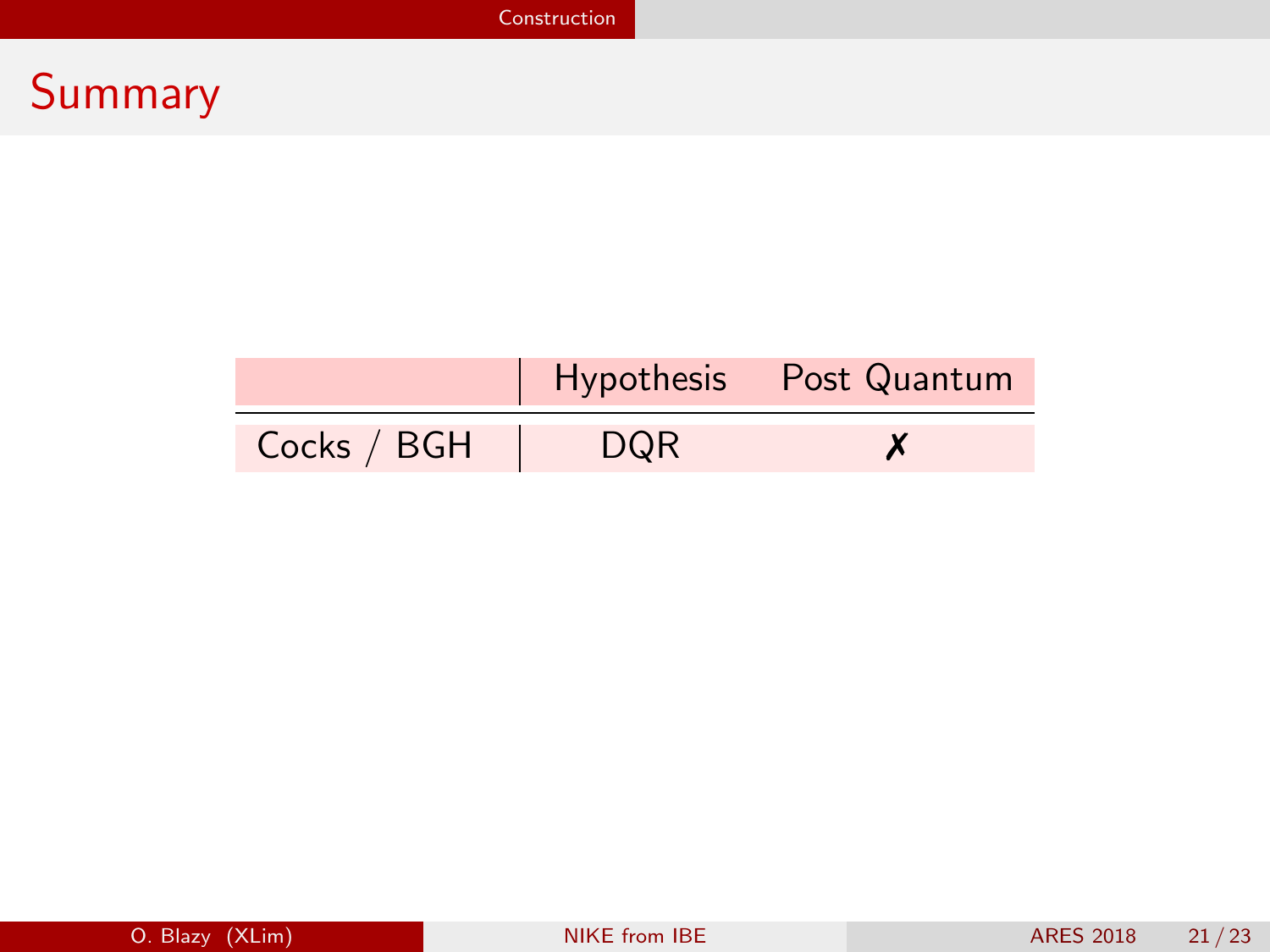|                |            | Hypothesis Post Quantum |
|----------------|------------|-------------------------|
| Cocks / BGH    | DQR        | X                       |
| Boneh Franklin | <b>DDH</b> | X                       |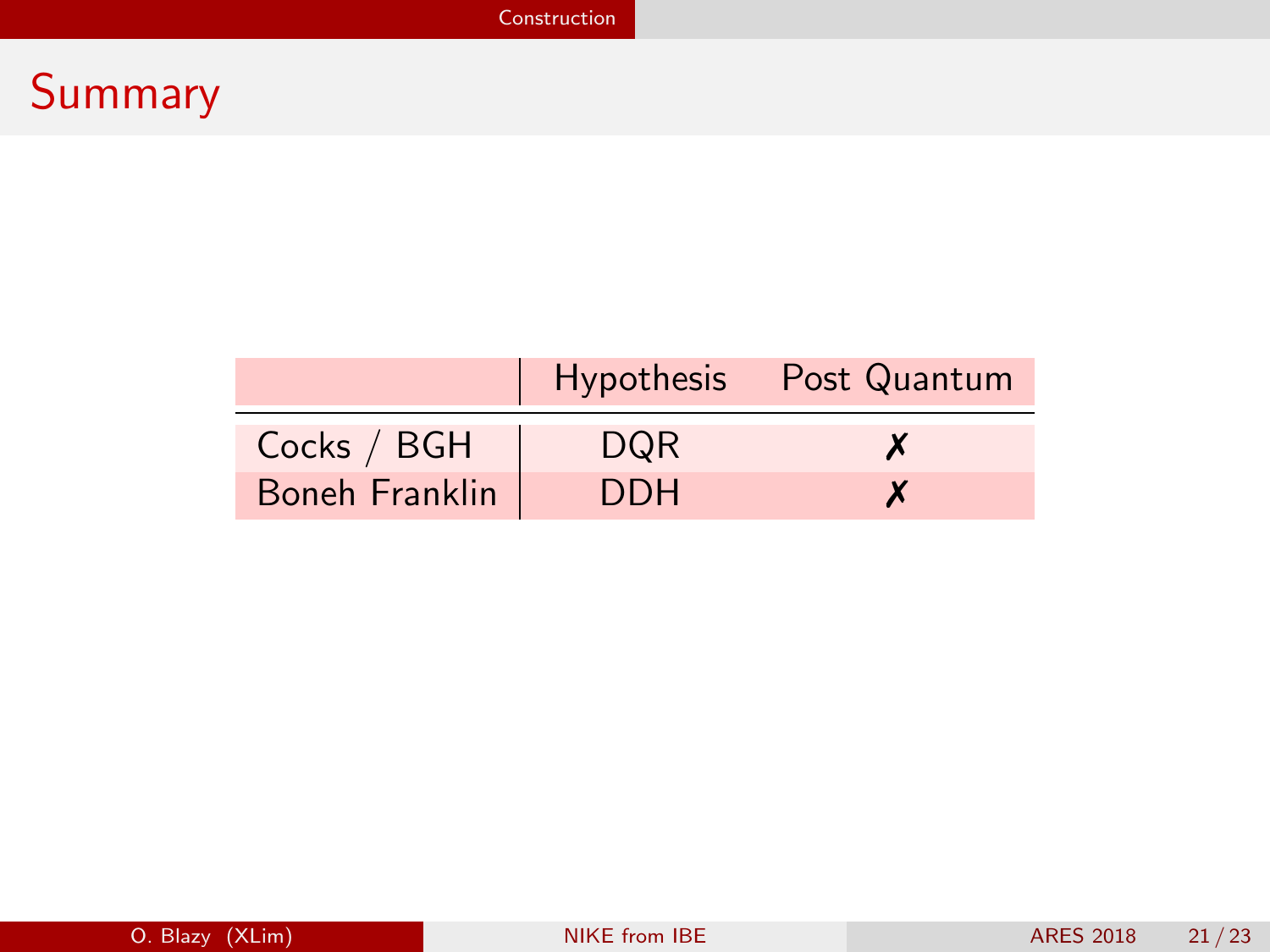|                |            | Hypothesis Post Quantum |
|----------------|------------|-------------------------|
| Cocks / BGH    | <b>DQR</b> | X                       |
| Boneh Franklin | <b>DDH</b> | X                       |
| GPV            | I WF       |                         |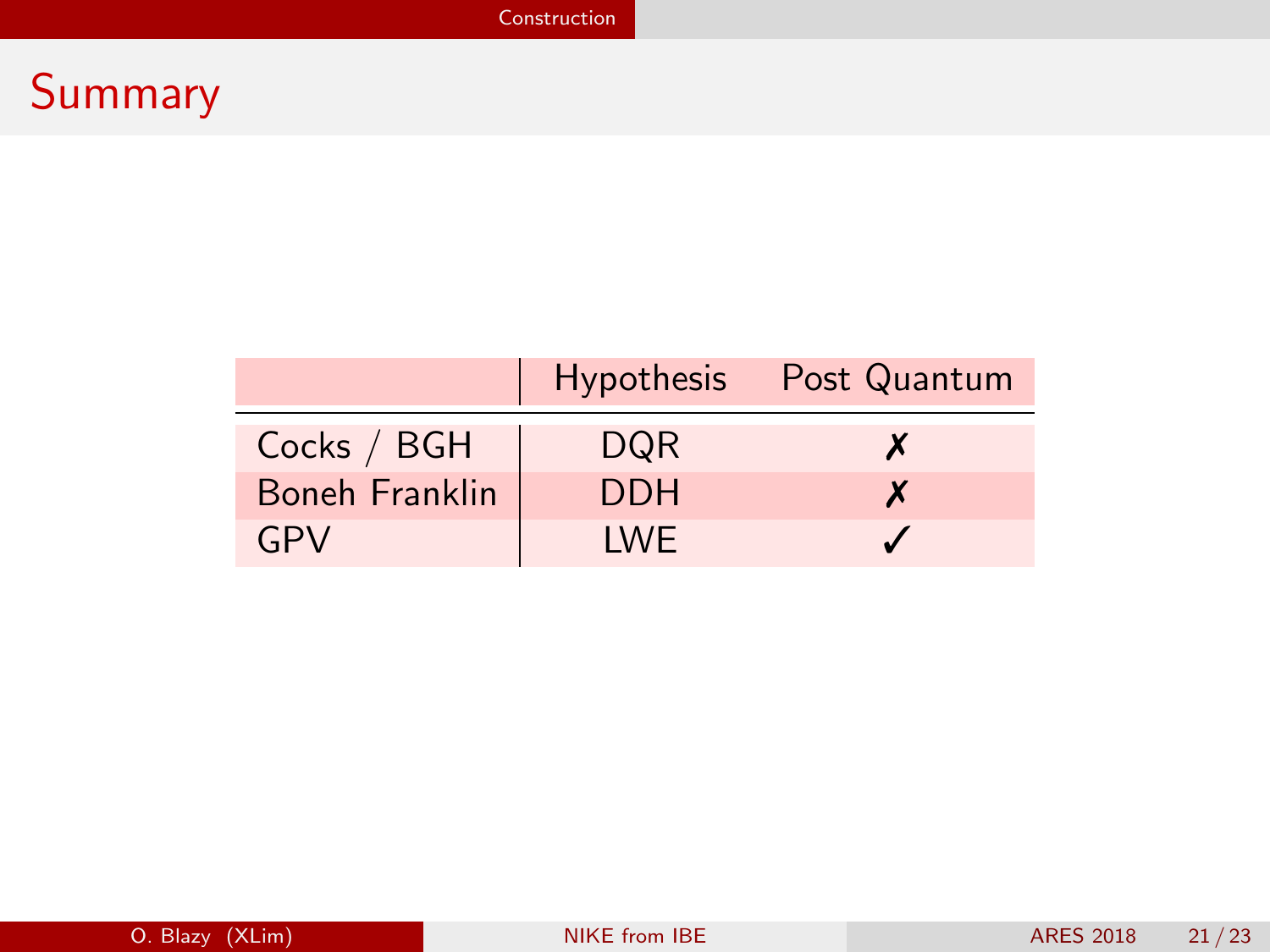|                       |             | Hypothesis Post Quantum  |
|-----------------------|-------------|--------------------------|
| Cocks / BGH           | DQR         | X                        |
| <b>Boneh Franklin</b> | <b>DDH</b>  | X                        |
| GPV                   | <b>IWE</b>  | $\overline{\mathcal{L}}$ |
| <b>GHP</b>            | Rank-Metric |                          |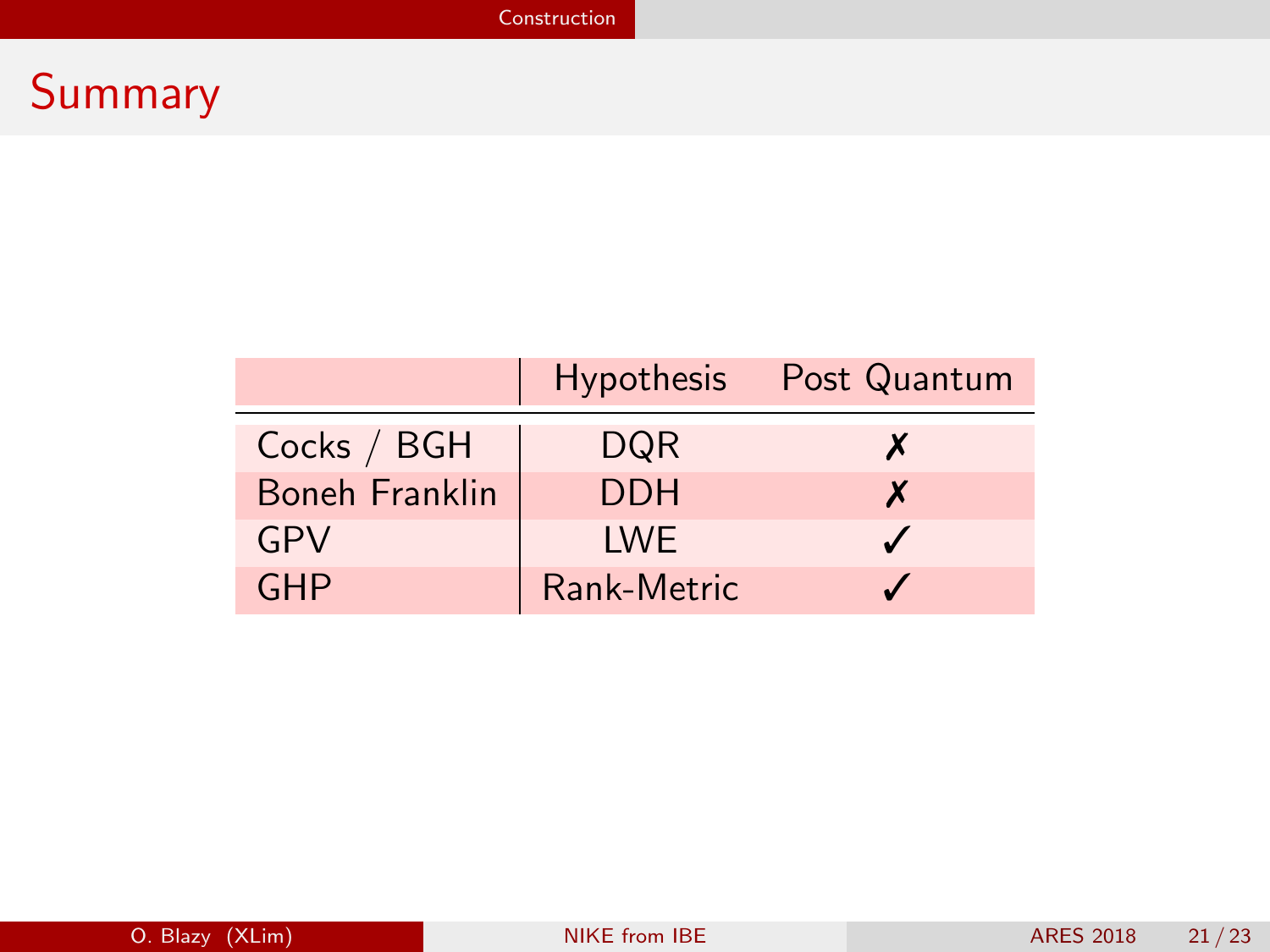<span id="page-38-0"></span>



- 3 [2-Tier Identity Independant IBKEM](#page-15-0)
- [Construction](#page-27-0)



5 [Just one more thing](#page-38-0)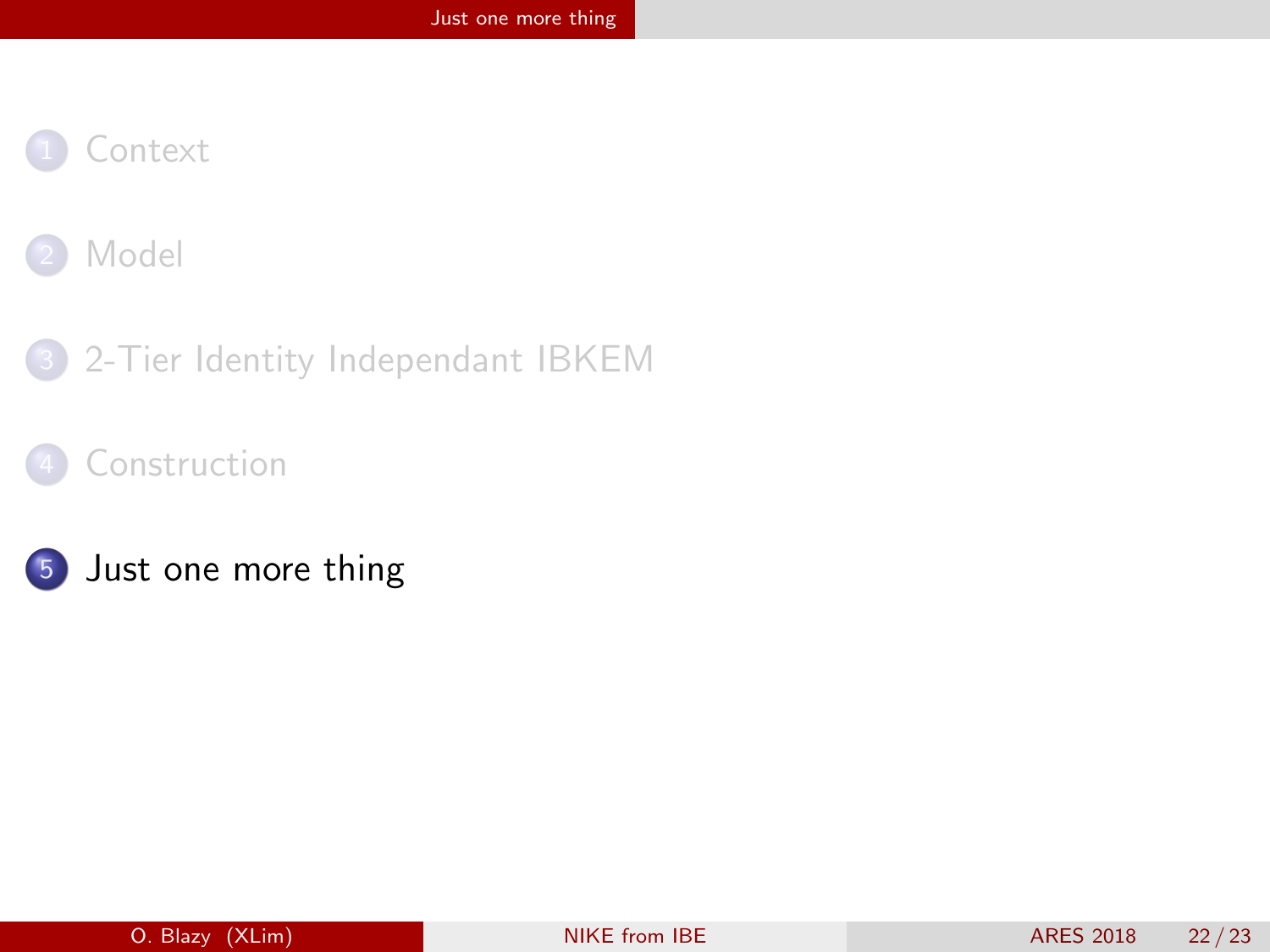# Adapted IBKEM with auxiliary input

| Gen( $\lambda$ ):                                                                      |                                                                    |
|----------------------------------------------------------------------------------------|--------------------------------------------------------------------|
| $i \in [1, k]$ , picks $\alpha_i, \beta_i \in \mathbb{Z}_p$ , $a \in \mathbb{Z}_p$ .   | $Enc(mpk, id):$                                                    |
| Sets $g_{0i} = g^{\beta_i}, g_{1i} = g^{\alpha_i}, g_1 = g^{\alpha_i}$                 | $Enc_1(mpk, \perp)$                                                |
| Sets $g_{0i} = g^{i\beta_i}, g_{1i} = g^{\alpha_i}, g_1 = g^{\alpha_i}$                | $Pic_1(mpk, \perp)$                                                |
| msk = {a, $(\alpha_i, \beta_i)$ }, mpk = g, g_{1}, (g_{0i}, g_{1i}).                   | $Picks \ r \stackrel{\& \mathbb{Z}}{\& \mathbb{Z}_q}$ , and sets   |
| Returns $(mpk, msk)$ .                                                                 | $Dec = g^r$ . C                                                    |
| Esturus $(msk, id):$                                                                   | $Rec_2(mpk, id, r, aux_{id})$                                      |
| $h_0 = g$ , and $\forall i \in [1, k]$ , $h_i = (h_{i-1}^{a_i^i, \beta_i^{1-id_i}})$ . | $Keturns \ K = e(g_1, h_k)^r$                                      |
| Sets aux <sub>id</sub> = $(h_1, \ldots, h_k)$ ,usk[id] = $h_k^a$ .                     | $Dec(usk[id], id, C, aux_{id})$ :<br>Returns $K = e(C, sk_{id})$ . |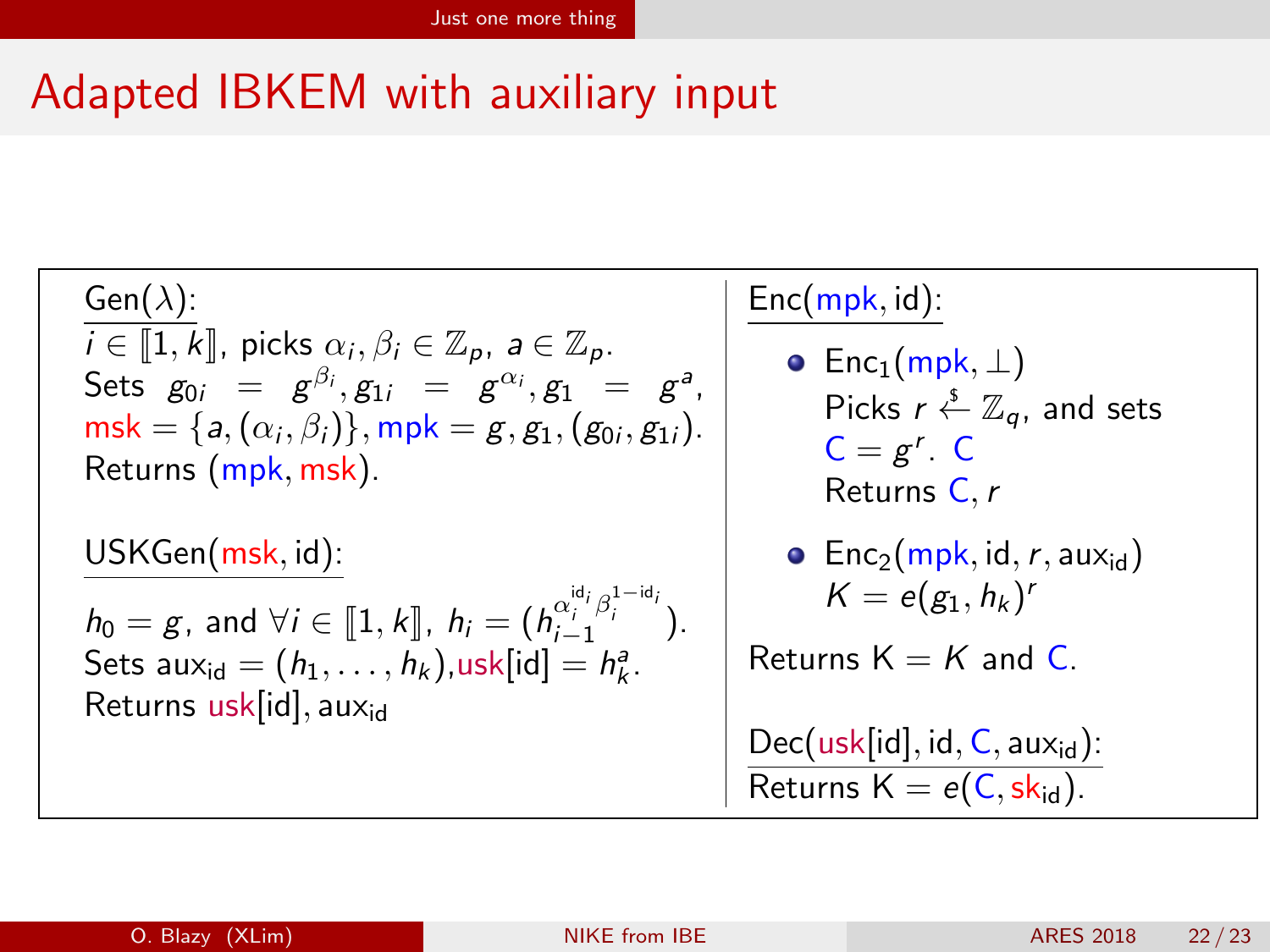### <span id="page-40-0"></span>✓ Compiling HKR to DKR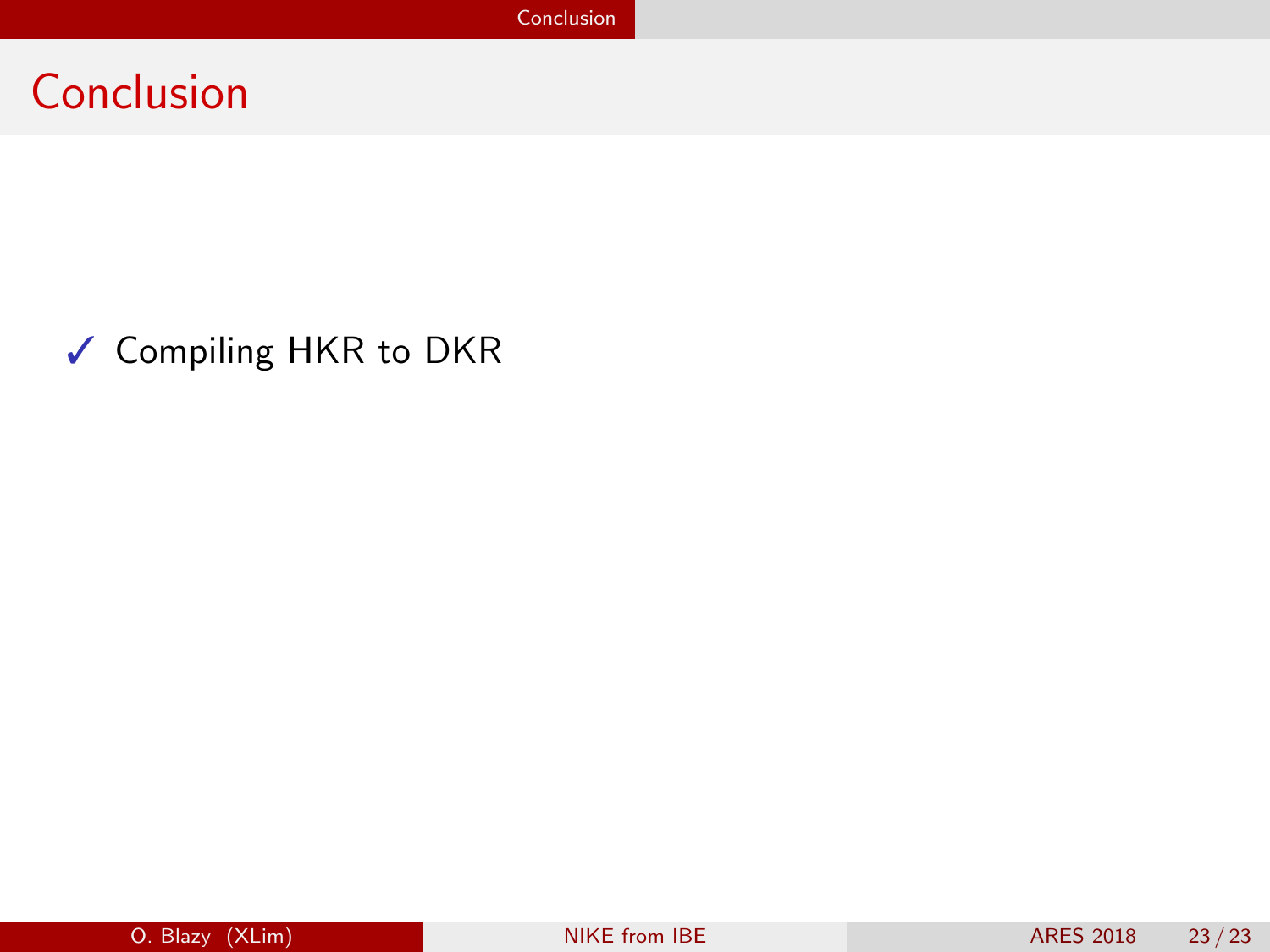- ✓ Compiling HKR to DKR
- ✓ Almost NIKE from Special IBE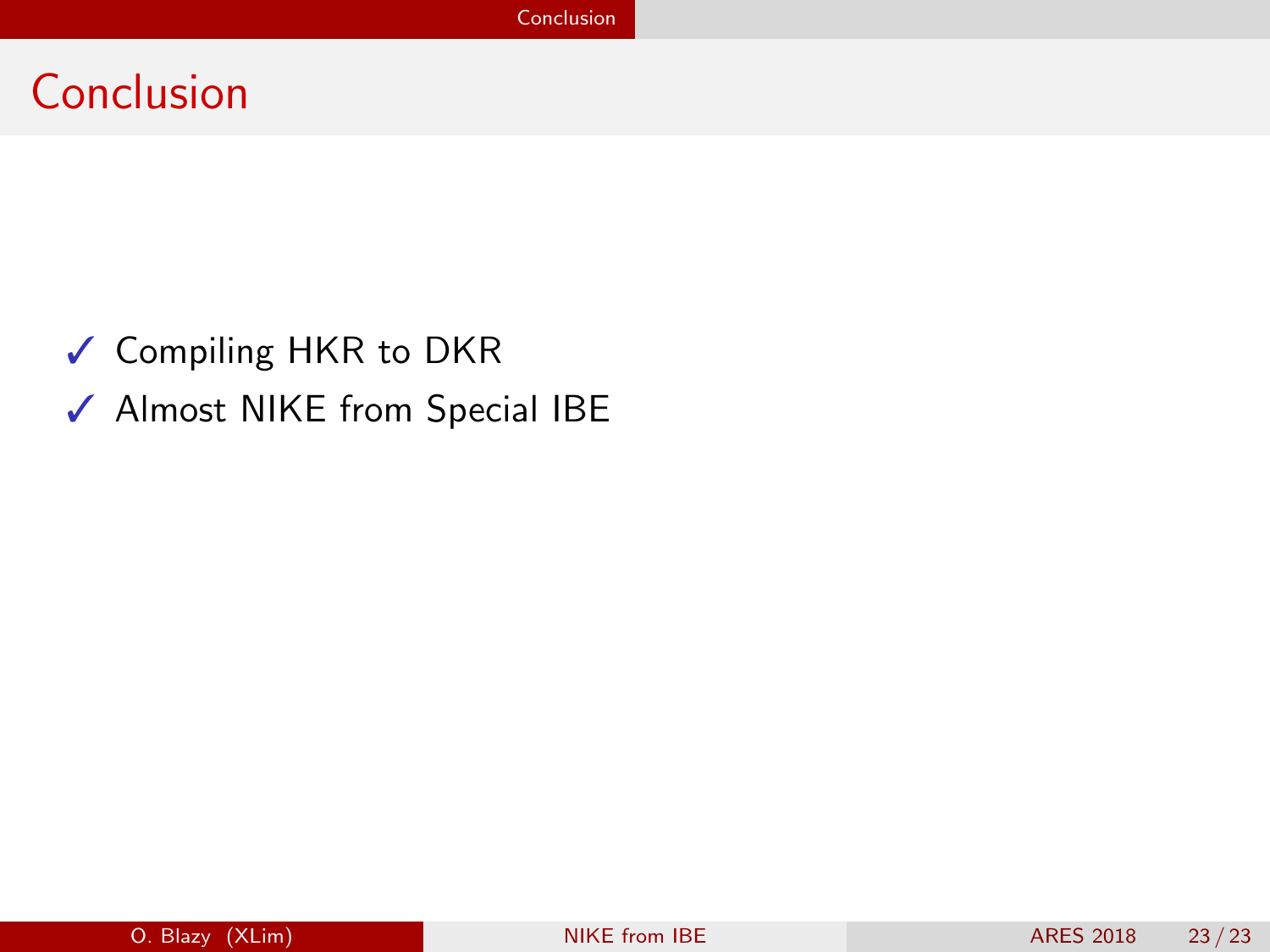- ✓ Compiling HKR to DKR
- ✓ Almost NIKE from Special IBE
- ✓ Exist based on most classical assumptions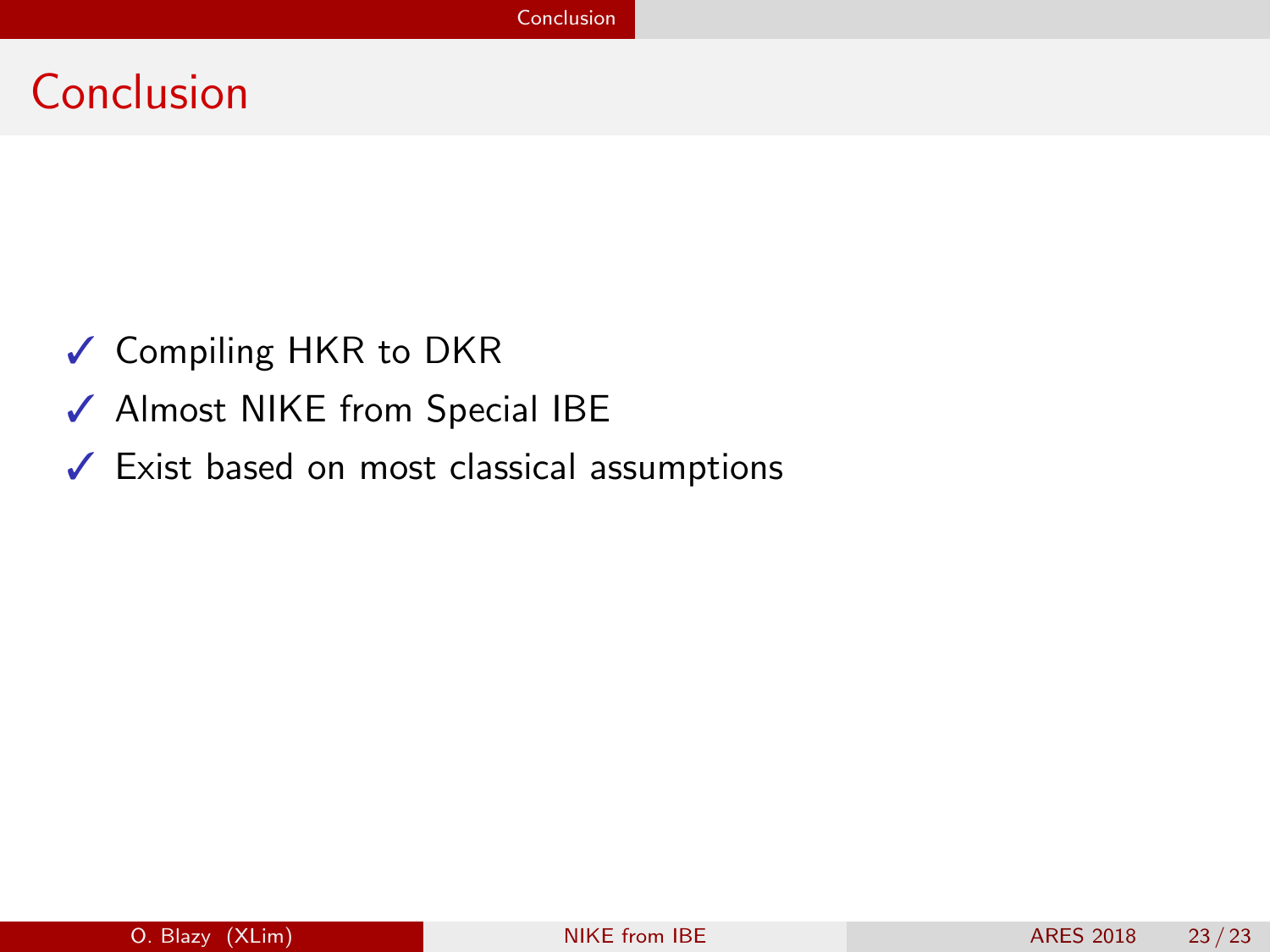- ✓ Compiling HKR to DKR
- ✓ Almost NIKE from Special IBE
- ✓ Exist based on most classical assumptions
- ➷ Construct such IBE outside ROM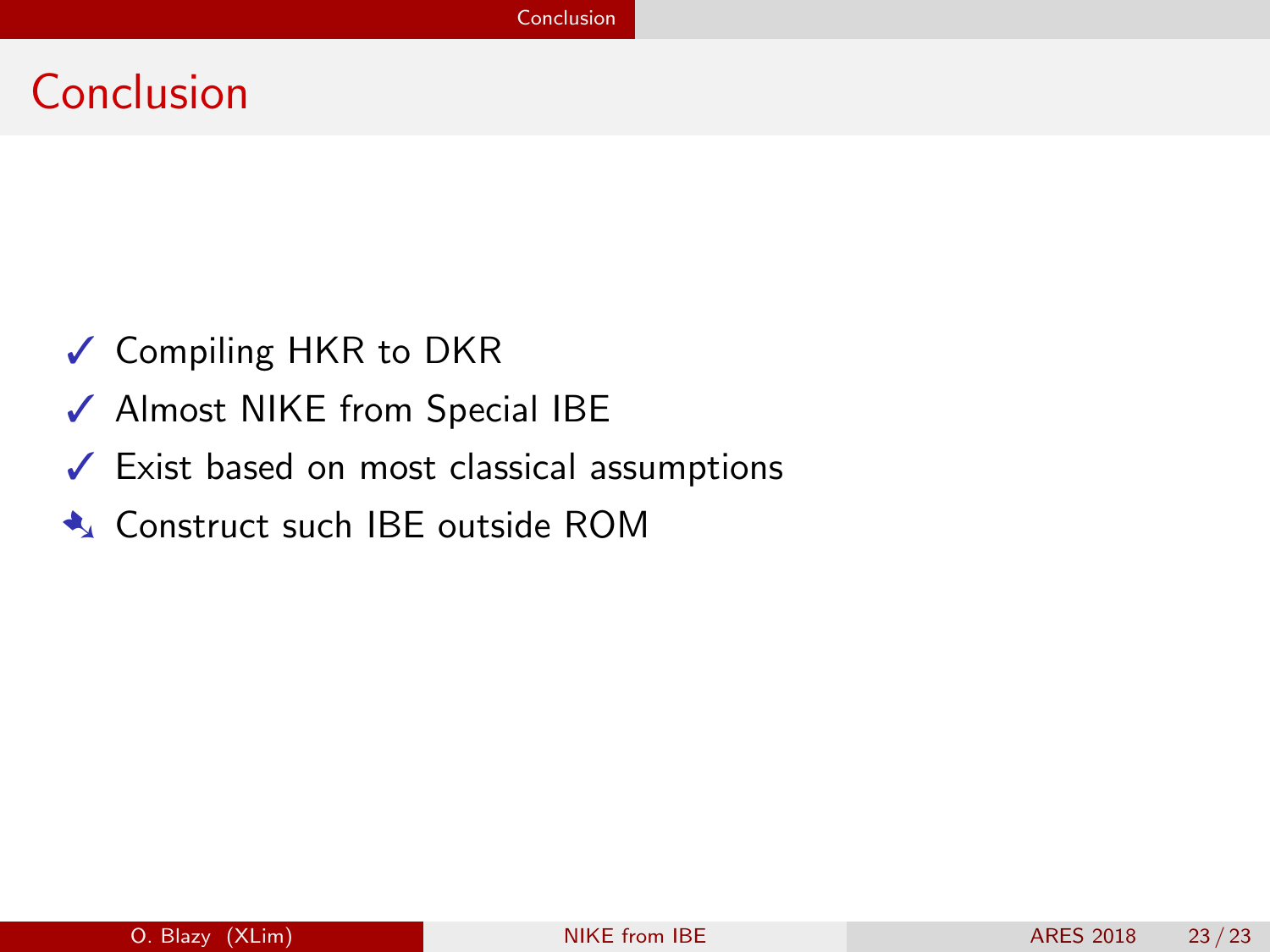- ✓ Compiling HKR to DKR
- ✓ Almost NIKE from Special IBE
- ✓ Exist based on most classical assumptions
- ➷ Construct such IBE outside ROM
- $\Rightarrow$  Using ROM, obtain a real ID-NIKE